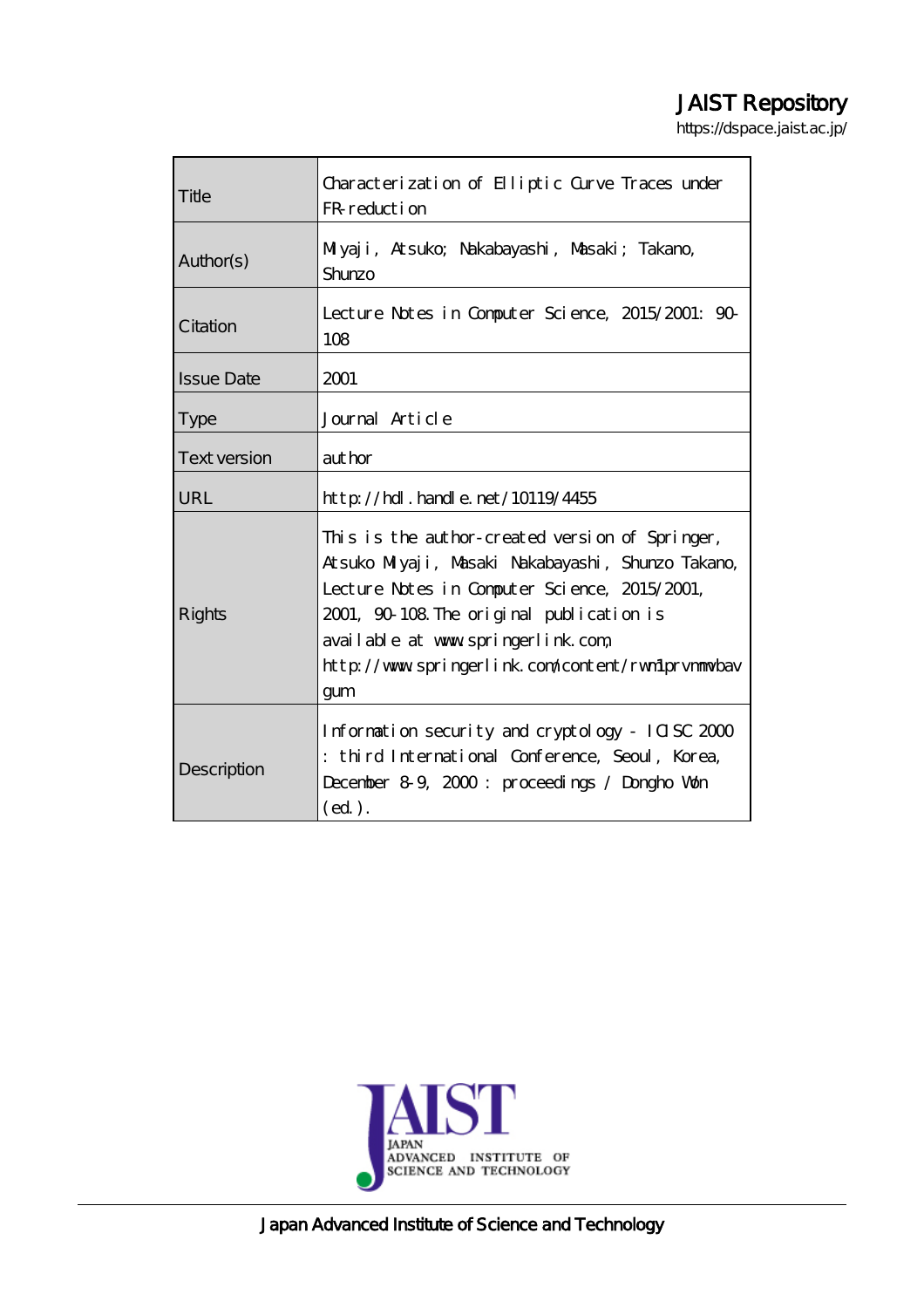## Characterization of Elliptic Curve Traces under FR-reduction

Atsuko Miya ji, Masaki Nakabayashi, and Shunzo Takano

Japan Advanced Institute of Science and Technology {miyaji, manakaba}@jaist.ac.jp

Abstract. Elliptic curve cryptosystems([19, 25]) are based on the elliptic curve discrete logarithm problem(ECDLP). If elliptic curve cryptosystems avoid FR-reduction([11, 17]) and anomalous elliptic curve over  $\mathbb{F}_q$  $([34, 3, 36])$ , then with current knowledge we can construct elliptic curve cryptosystems over a smaller definition field. ECDLP has an interesting property that the security deeply depends on elliptic curve traces rather than definition fields, which does not occur in the case of the discrete logarithm problem(DLP). Therefore it is important to characterize elliptic curve traces explicitly from the security point of view. As for FR-reduction, supersingular elliptic curves or elliptic curve  $E/\mathbb{F}_q$  with trace 2 have been reported to be vulnerable. However unfortunately these have been only results that characterize elliptic curve traces explicitly for FR- or MOV-reductions. More importantly, the secure trace against FRreduction has not been reported at all. Elliptic curves with the secure trace means that the reduced extension degree is always higher than a certain level.

In this paper, we aim at characterizing elliptic curve traces by FRreduction and investigate explicit conditions of traces vulnerable or secure against FR-reduction. We show new explicit conditions of elliptic curve traces for FR-reduction. We also present algorithms to construct such elliptic curves, which have relation to famous number theory problems.

key words: elliptic curve cryptosystems, trace, FR-reduction, number theory

#### 1 Introduction

Koblitz and Miller proposed independently a public key cryptosystem based on an elliptic curve E defined over a finite field  $\mathbb{F}_q$   $(q = p^r)(19, 25]$ . If elliptic curve cryptosystems satisfy so called FR-conditions ([24, 11, 17]) and avoid anomalous elliptic curve over  $\mathbb{F}_q$  ([34, 3, 36]), then the only known attacks are the Pollard  $\rho$ -method ([27]) and the Pohlig-Hellman method ([26]). Hence with current knowledge, we can construct elliptic curve cryptosystems over a smaller definition field than the discrete logarithm problem (DLP)-based cryptosystems like the ElGamal cryptosystems ([13]) or the DSA ([12]) and RSA cryptosystems ([28]). Elliptic curve cryptosystems with a 160-bit key are thus believed to have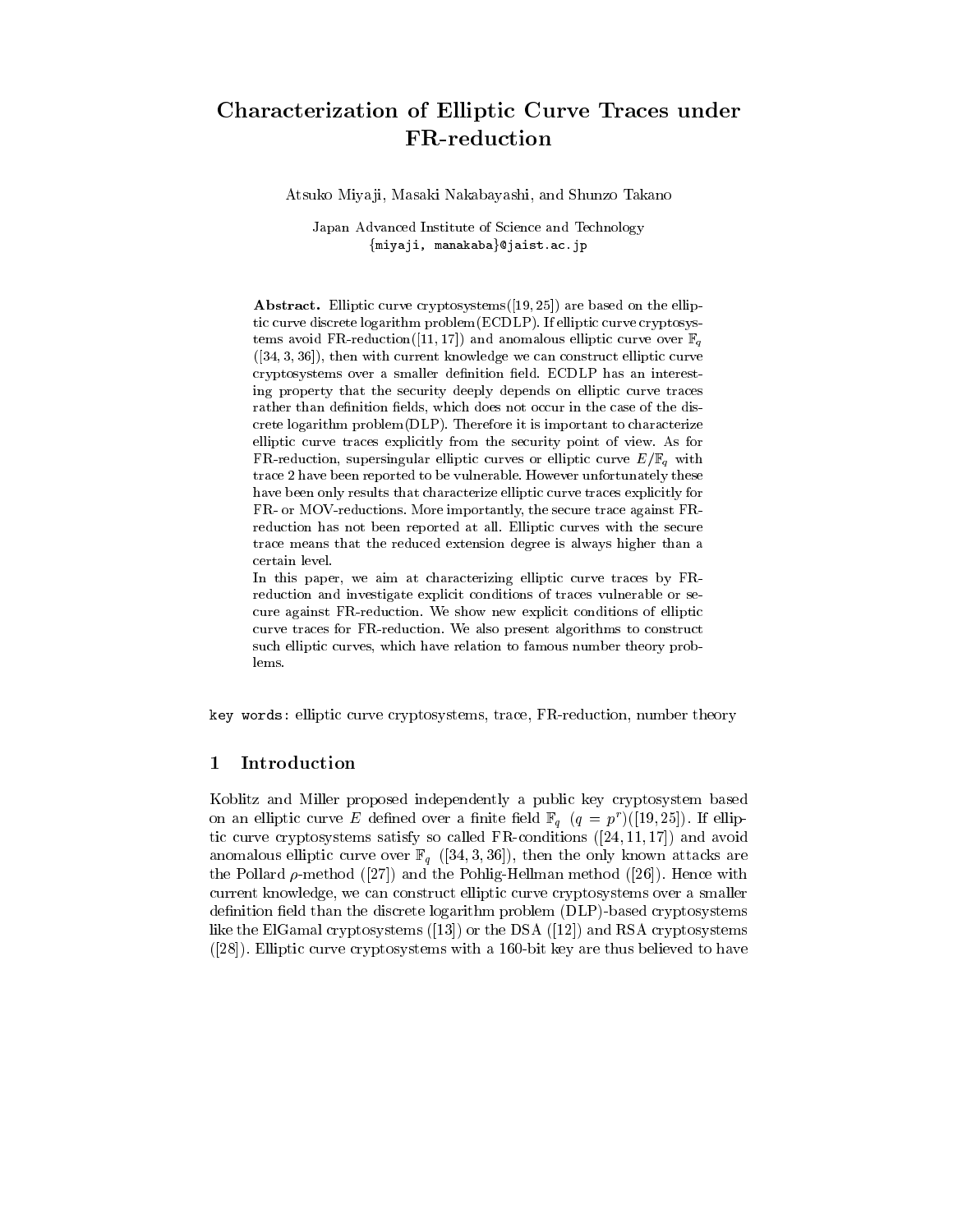the same security as both the ElGamal cryptosystems and RSA cryptosystems with a 1,024-bit key.

Recently some researches on comparing MOV and FR-reductions have been reported in [15, 18]. These attacks imbed a subgroup  $\lt G > \subset E(\mathbb{F}_q)$  to  $\mathbb{F}_{q^k}^*$ for an extension field  $\mathbb{F}_{q^k}$  and reduce ECDLP based on  $\lt G \gt C$   $E(\mathbb{F}_q)$  to DLP based on a subgroup of  $\mathbb{F}_{q^k}^*$ , where  $G \in E(\mathbb{F}_q)$  is called a basepoint for ECDLP. MOV-reduction reduces ECDLP to DLP by using the Weil pairing ([35]). Supersingular elliptic curves ([35]) have been reported to be vulnerable against MOV-reduction, which can be easily recognized by the trace  $t$  of the  $q^{\ldots}$ -power Frobenius endomorphism,  $t = q + 1 - \#E(\mathbb{F}_q)$ : an emplic curve is supersingular if and only if  $t \equiv 0 \pmod{p}$ . On the other hand, FR-reduction reduces ECDLP to DLP by using the Tate pairing. FR-reduction can attack elliptic curves with trace 2 in addition to supersingular elliptic curves. In fact, these have been only results that characterize elliptic curve traces explicitly from a point of view of FR- and MOV-reductions. It is interesting that in the case of  $E/\mathbb{F}_p$  over a prime field, dangerous elliptic curve traces happen to be equal to 0 (supersingular), 1 (anomalous) and 2, which can be easily recognized from other elliptic curves. Thus ECDLP has an interesting property that the security deeply depends on elliptic curve traces rather than definition fields, which does not occur in the case of DLP. Therefore it is important to characterize elliptic curve trace from the security point of view.

Balasubramanian and Koblitz investigate that extension degrees required to apply both reductions for ECDLP on  $G \in E(\mathbb{F}_q)$  with order n are the same if n  $\sqrt{q} - 1$ ([4]). Therefore without loss of generality we deal with only FRreduction. By FR-reduction, ECDLP on  $G \in E(\mathbb{F}_q)$  with order n is reduced to DLP on  $\mathbb{F}_{q^k}^*$  if and only if  $n|q^k-1$ . The probability that elliptic curves are vulnerable against FR-reduction, i.e. the extension degree  $k$  is small, is shown to be highly unlikely ([4]): FR-reduction is considered not to be threat in a realistic sense. Nevertheless all but supersingular and trace 2 elliptic curves have not been proved to be secure in a sense that they are strong against FR-reduction. There might exist another trace of elliptic curves which is reduced to at most 6, seriously low, degree extension field, whose trace might not be simple like 0 or 2. In fact, supersingular elliptic curves have rather special properties compared with ordinary elliptic curves  $(35)$ , which is thought to cause such a weak factor. However also in the case of ordinary elliptic curves, non-special elliptic curves, there might exist elliptic curve traces with a weak factor.

More importantly, the secure trace against FR-reduction has not been reported yet. Elliptic curves with the secure trace means that the reduced extension degree is always higher than a certain level. This means that the security of ECDLP over  $E/\mathbb{F}_q$  is guaranteed by the security of widely known DLP on  $\mathbb{F}_{q^k}$  with higher  $\kappa$  than a certain level since FR-reduction gives an isomorphism between ECDLP over  $E/\mathbb{F}_q$  and DLP based on a subgroup of  $\mathbb{F}_{q^k}(\lfloor 20 \rfloor)$ . In another light, the secure trace against FR-reduction is useful for construction of elliptic curve cryptosystems. Let's consider the following requirements: it is desirable that a domain parameter such as an elliptic curve or a basepoint should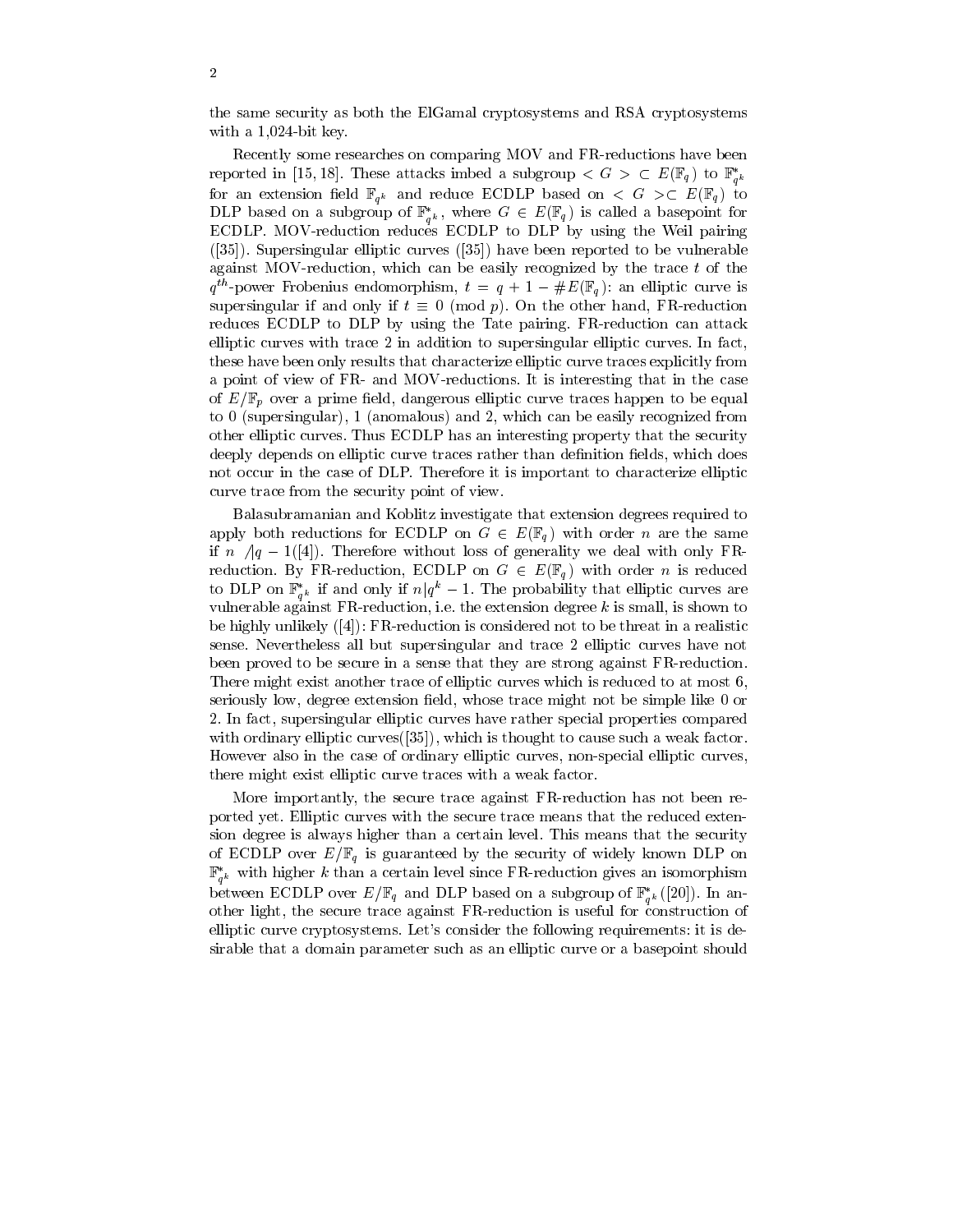be chosen independently by each entity or by each application in order to keep security high([1]), and that such an initialization could be done more easily over lower CPU power or smaller memory like a smart card. In such requirements, it would be certainly desirable that an elliptic curve is constructable at least as easy as generating a prime number, which is a dominant step of RSA-key generation([28]). This is why explicit conditions of secure elliptic-curve traces is useful since we can construct easily an elliptic curve with a given specific trace. Apparently SEA algorithm $([30, 32, 7, 10])$  is not suitable since it requires rather large memory.

In this paper, we aim at characterizing elliptic curve traces by FR-reduction and investigate explicit conditions of traces vulnerable or secure against FRreduction. Here we summarize our results on new explicit conditions of elliptic curve traces against FR-reduction.

 $\bullet$  Let  $E/\mathbb{F}_q$  be an elliptic curve with prime order and the trace t.

 $\circ$  ECDLP on  $E/\mathbb{F}_q$  is reduced to DLP on  $\mathbb{F}_{q^3}$  by FR-reduction

 $\Leftrightarrow$  (i)(q, t) can be represented by  $q = 12l^2 - 1$  and  $t = -1 \pm 6l$  ( $l \in \mathbb{Z}$ ), or (ii)  $(q, t)$  can be represented by  $q = p^r$  (r is even) and  $t = \pm \sqrt{q}$  (i.e. supersingular elliptic curves).

 $\circ$  EUDLP on  $E/\mathbb{F}_q$  is reduced to DLP on  $\mathbb{F}_{q^4}$  by FR-reduction

 $\Leftrightarrow$  (i)  $(q, t)$  can be represented by  $q = l^2 + l + 1$  and  $t = -l, l +1$   $(l \in \mathbb{Z})$ , or (ii)  $(q, t)$  can be represented by  $q = 2^r$  (r is odd) and  $t = \pm \sqrt{2q}$  (i.e. supersingular elliptic curves).

 $\circ$  ECDLP on  $E/\mathbb{F}_q$  is reduced to DLP on  $\mathbb{F}_{q^6}$  by FR-reduction  $\Leftrightarrow$  (i)  $(q, t)$  can be represented by  $q = 4l^2 + 1$  and  $t = 1 \pm 2l$   $(l \in \mathbb{Z})$ , or (ii)  $(q, t)$  can be represented by  $q = 3^r$  and  $t = \pm \sqrt{3q}$  (r is odd) (i.e. supersingular elliptic curve).

Up to the present, it has not been reported whether there exist another elliptic curve trace, except supersingular and trace 2, reduced to at most 6-degree extension field or not. However, our explicit conditions mean that prime-order elliptic curves are reduced to at most 6-degree extension field if and only if they satisfy at least one of the above conditions.

• Let ECDLP on  $E(\mathbb{F}_q)$  with the trace t be reduced to DLP on  $\mathbb{F}_{\leq k}$ .

o If  $t \geq 3$ , then the extension degree k satisfies

$$
k \ge \frac{\log q}{\log (t-1)} - \varepsilon,
$$

where  $\varepsilon$  is a real number such that  $\frac{1}{10} > \varepsilon > 0$ .  $\circ$  Let  $t=3$ . Then the extension degree k satisfies

$$
k > \log q - \varepsilon.
$$

Theses are the first explicit elliptic-curve-trace conditions on which reduced extension degrees are always higher than a certain level. In the case of  $E/\mathbb{F}_p$ , dan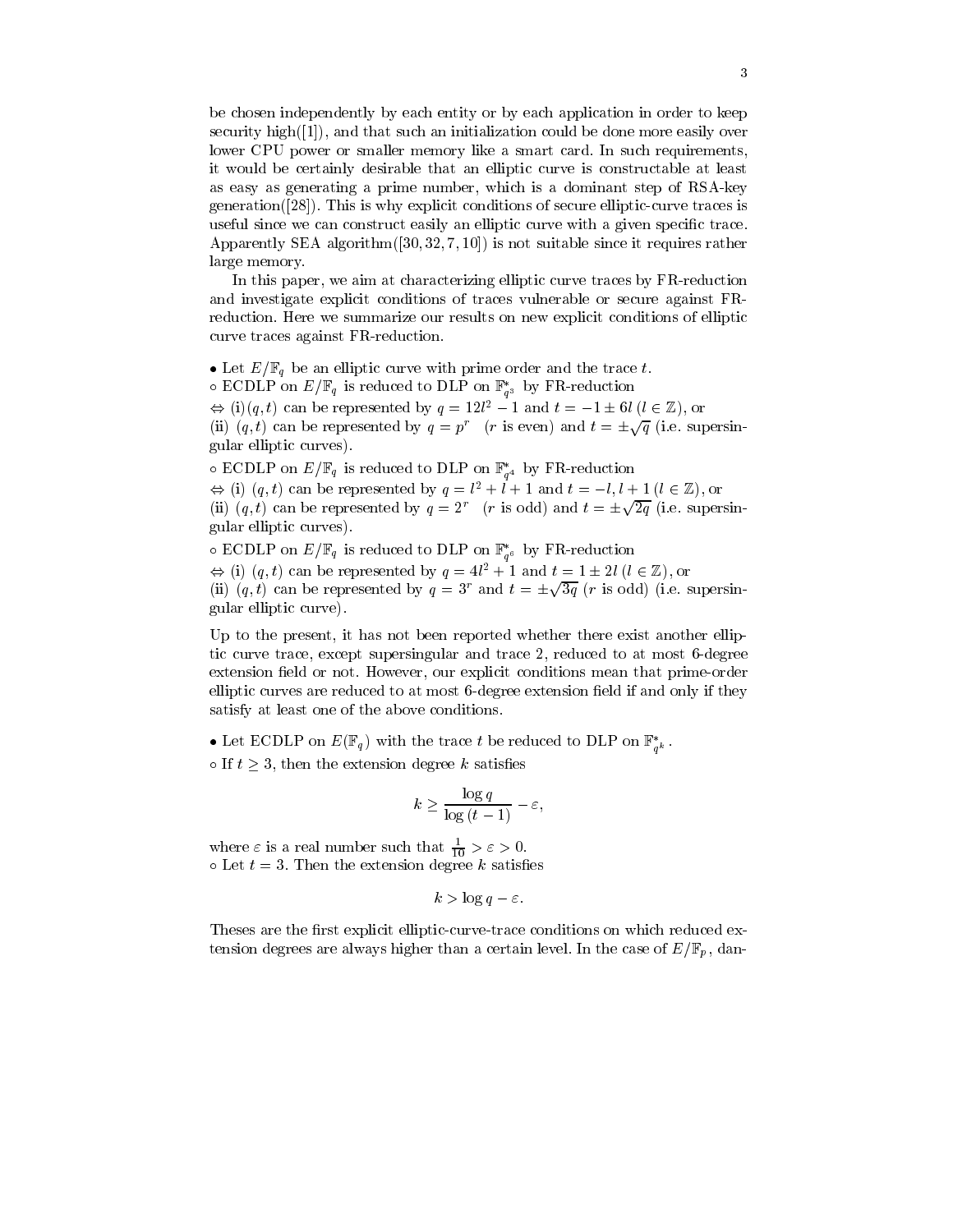gerous elliptic curve traces happen to be equal to 0, 1 and 2. To the contrary, our result shows that  $E/\mathbb{F}_p$  with trace 3 is secure against FR-reduction.

Furthermore, we present an algorithm to construct elliptic curves with the above conditions and present some examples.

This paper is organized as follows. Section 2 summarizes MOV- and FRreductions. Section 3 investigates the above new explicit conditions vulnerable or secure against FR-reduction. Section 4 shows algorithms to construct elliptic curves with new explicit conditions. Section 5 presents some examples.

#### 2 MOV-reduction and FR-reduction

In this section, we summarize MOV- and FR-reductions against ECDLP on  $G \in E(\mathbb{F}_q)$  with order n. Here the n-torsion subgroup is denoted by  $E[n] =$  ${P \in E \mid nP = \mathcal{O}}.$ 

We compare MOV-reduction with FR-reduction. In MOV-reduction, ECDLP on G is reduced to DLP for the smallest integer k such that  $E[n] \subset E(\mathbb{F}_{q^k})$ . Thus supersingular elliptic curves can be efficiently reduced to  $\mathbb{F}_{q^k}^*$  for  $k \leq 6$ . On the other hand, in FR-reduction ECDLP on  $G$  is reduced to DLP for the smallest integer k such that  $n|q^k-1$ . If  $E[n] \subset E(\mathbb{F}_{q^k})$ , then  $n|q^k-1$  ([31]). Therefore such an elliptic curve vulnerable against MOV-reduction is also vulnerable against FR-reduction. In fact FR-reduction works also for elliptic curves with trace 2 efficiently in addition to supersingular elliptic curves.

Table 1. Known explicit conditions for FR-reduction

| $\mathbb{F}_q(q=p^r)$                  |                 | $ {\rm trace}(E) $ extension degree |
|----------------------------------------|-----------------|-------------------------------------|
| $p \not\equiv 1 \pmod{4}$ if r is even |                 |                                     |
| $p \not\equiv 1 \pmod{3}$ if r is even | $\pm \sqrt{q}$  |                                     |
| $p = 2$ and r is odd                   |                 |                                     |
| $p = 3$ and r is odd                   | $\pm \sqrt{3}a$ |                                     |
| $r$ is even                            | $\pm 2.$        |                                     |
|                                        |                 |                                     |

Balasubramanian and Koblitz ([4]) show that if n is a prime and  $n \nmid q-1$ , then

$$
E[n] \subset E(\mathbb{F}_{q^k}) \Leftrightarrow n \mid q^k - 1.
$$

As a result there is no difference between MOV-reduction and FR-reduction except elliptic curves with trace 2. Without loss of generality, we deal with the only FR-reduction in this paper.

Table 1 summarizes known explicit conditions of elliptic curve traces for FRreduction, where the extension degree k means that ECDLP on  $E(\mathbb{F}_q)$  is reduced to DLP on a subgroup of  $\mathbb{F}_{p^k}$  .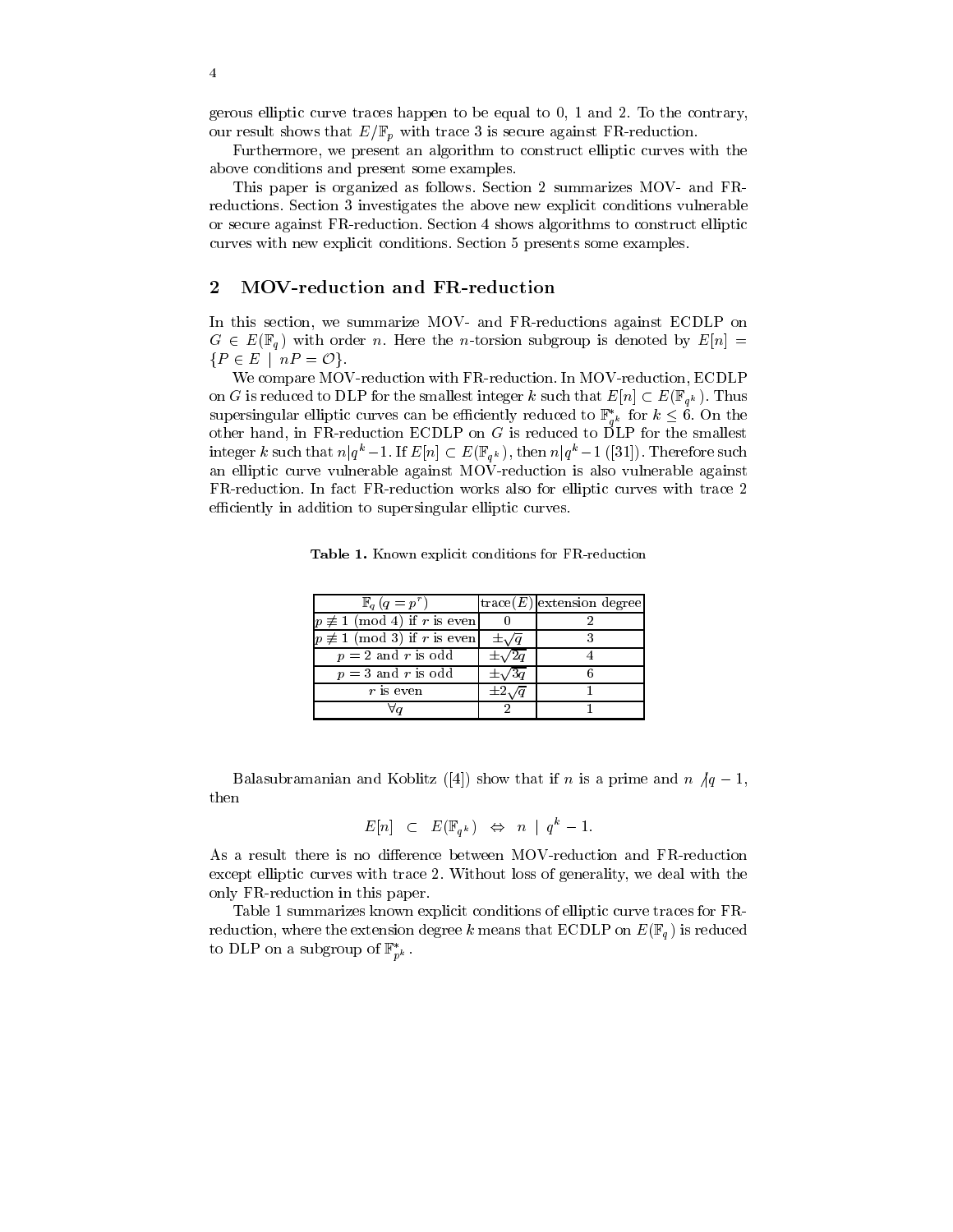As for the probability such that ECDLP is reduced to the lower degree extension field by FR-reduction, Balasubramanian and Koblitz show the next theorem.

**Theorem 1** ([4]). Let  $(p, E)$  be a randomly chosen pair of a prime p in the interval  $M/2 \leq p \leq M$  and an elliptic curve  $E/\mathbb{F}_p$  with prime order n. The probability Pr of  $n|p^k-1$  for some  $k \leq (\log p)^2$  satisfies

$$
Pr < C \frac{(\log M)^9 (\log \log M)^2}{M}
$$

for <sup>C</sup> > 0.

Theorem 1 says that FR-reduction is highly unlikely to be efficient attack against ECDLP. However we note that Theorem 1 does not describe whether there might exist another explicit criterion of an elliptic curve trace vulnerable or secure against FR-reduction or not. From Table 1, we see that such an explicit condition that gives the extension degree higher than a certain level has not been reported.

#### 3 3 New explicit conditions for elliptic curve traces

In this section, we investigate new explicit conditions of elliptic curve traces for FR-reduction. Table 2 shows our results, which will be discussed in the following sections.

|           | $= pr$ ) $ t = \text{trace}(E) $ extension degree k |
|-----------|-----------------------------------------------------|
| $-1 + 6l$ |                                                     |
|           |                                                     |
| $+21$     |                                                     |
|           |                                                     |

Table 2. New explicit conditions for FR-reduction

#### 3.1 New explicit conditions vulnerable against FR-reduction

In this section, we investigate new conditions of which ECDLP on  $E/\mathbb{F}_q$  is reduced to DLP on seriously low extension field like  $\mathbb{F}_{q^3}$ ,  $\mathbb{F}_{q^4}$ , and  $\mathbb{F}_{q^6}$ , which just occurs in the case of supersingular elliptic curves. Supersingular elliptic curves have rather special properties compared with ordinary elliptic curves([35]), which would no doubt cause such vulnerable factor. Here we show that there exist also vulnerable conditions of traces in the case of ordinary elliptic curves.

Let  $E/\mathbb{F}_q$  be an elliptic curve with order  $n = \#E(\mathbb{F}_q) = q + 1 - t$ , where t is the trace of E. Then we show the conditions of which  $\mathcal{L}=\mathcal{L}=\mathcal{L}=\mathcal{L}$  is an Eq. in reduced to DLF on  $\mathbb{F}_{q^3}$  by FR-reduction.

 $\blacksquare$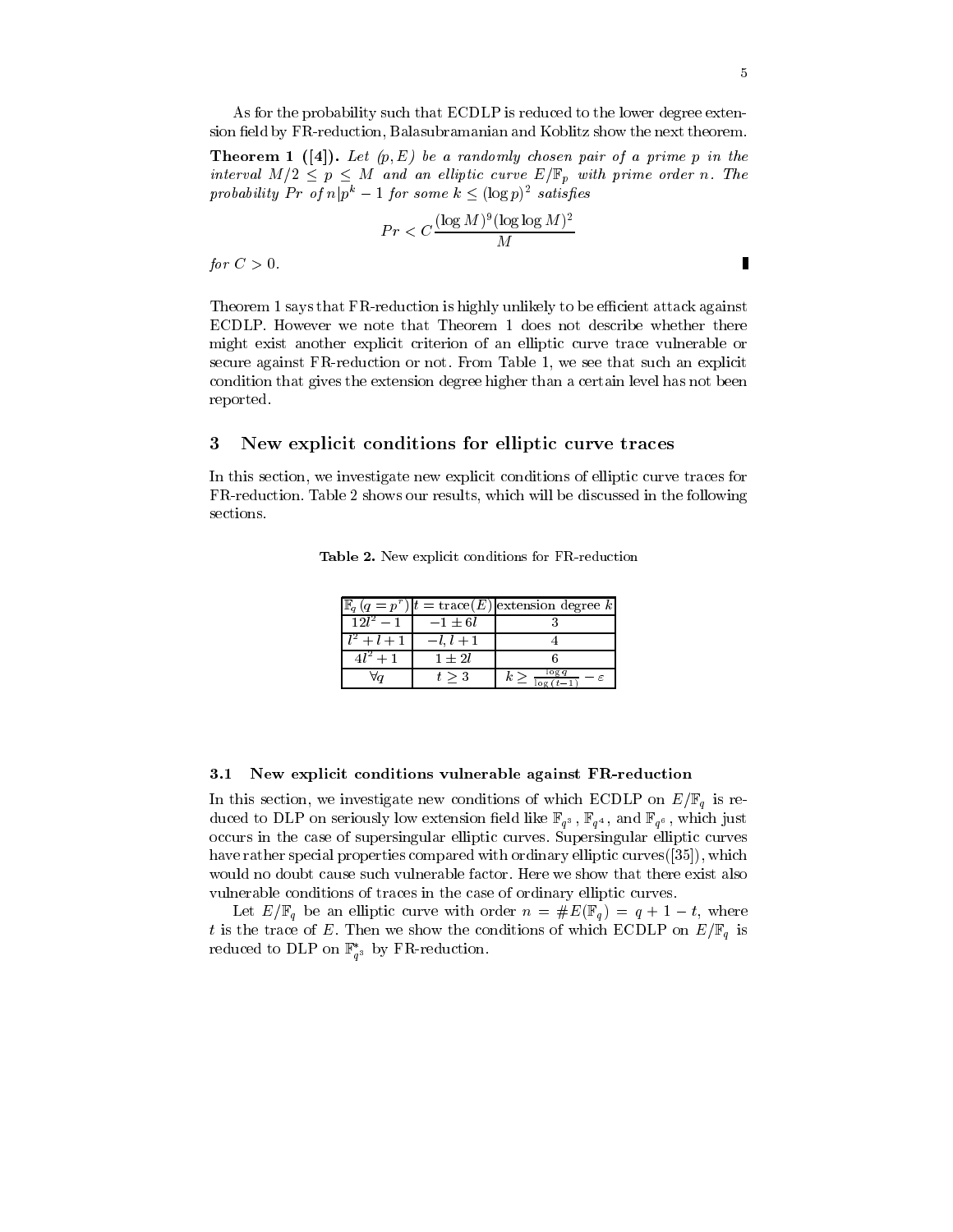**Theorem 2.** Let  $E/\mathbb{F}_q$  be an elliptic curve with prime order n  $(q > 64)$ . ECDLP on  $E/\mathbb{F}_q$  is reduced to DLP on  $\mathbb{F}_{q^3}$  by FR-reduction if and only if one of the following conditions holds,

(i)  $(q, t)$  can be represented by  $q = 12l^2 - 1$  and  $t = -1 \pm 6l$   $(l \in \mathbb{Z})$ . (ii) (q, t) can be represented by  $q = p^r$  (r is even) and  $t = \pm \sqrt{q}$  (i.e. supersingular elliptic curves).

 $p \mapsto p$  , we assume that ECDLP on Eq. with prime order n is reduced to  $\Box$ on  $\mathbb{F}_{q^3}$  by FR-reduction. From the condition of FR-reduction,  $n$  satisfies that  $n|q^3-1$  and  $n\not|q-1$  since  $n$  is a prime. Therefore there is an integer  $\lambda$  such that  $q^2 + q + 1 = \lambda n$ . By setting  $n = q + 1 - t$  and  $q^2 + q + 1 = (q + 1)^2 - t^2 + t^2 - q$ , we get the following equation,

$$
(q+1-t)(q+1+t-\lambda) = q - t^2.
$$
 (1)

By Hasse's Theorem, the trace  $t$  satisfies  $|t| \leq 2\sqrt{q}$ . Hence, (1) satisfies

$$
-3 \le (1 + \frac{1}{q} - \frac{t}{q})(q + 1 + t - \lambda) \le 1.
$$
 (2)

For the assumption of  $q, t \in \mathbb{Z}$  and  $q > 64$ , we conclude that  $(q, t)$  satisfies one of the following equations,

$$
q + 1 + t - \lambda = -3, -2, -1, 0, 1 \tag{3}
$$

By substituting (3) to (1), we get that  $(q, t)$  satisfies the following equations,

$$
t^2 + 3t - 4q - 3 = 0,\t\t(4)
$$

$$
t^2 + 2t - 3q - 2 = 0,\t\t(5)
$$

$$
t^2 + t - 2q - 1 = 0,\t\t(6)
$$

$$
t^2 - q = 0,\t\t(7)
$$

$$
t^2 - t + 1 = 0.\t\t(8)
$$

By simple discussion on the existence of integer solutions for congruence equations, we get that  $(t,q) \in \mathbb{Z} \times \mathbb{Z}$  exists if and only if  $(t,q)$  satisfies (5) or (7).

In the case of (5),  $(t, q)$  is expressed by  $t = -1 \pm 6l$  and  $q = 12l^2 - 1$  for  $l \in \mathbb{Z}$ since  $q = p'$  for a prime p, and  $t \in \mathbb{Z}$  satisfies

$$
t = -1 \pm \sqrt{3(q+1)}
$$
.

In the case of (7),  $(t, q)$  is expressed by  $t = \pm \sqrt{q} = \pm \sqrt{p^r}$  for even integers r. This is just a supersingular elliptic curve.

Conversely, if a prime-order elliptic curve  $E/\mathbb{F}_q$  satisfies (i) or (ii) in Theorem 2, then  $\#E(\mathbb{F}_q)=n$  satisfies  $n|q^3-1.$  Therefore ECDLP on  $E/\mathbb{F}_q$  is reduced to DLP on  $\mathbb{F}_{a^3}^*$ . Г

Note that possible order of elliptic curves is given by  $Deuring([9])$  and Waterhouse([17]). In the case of  $E/\mathbb{F}_p$ , there exactly exists an elliptic curve of type (i) in Theorem 2. In the case of  $\mathbb{F}_{2^r}$ , there does not exist any elliptic curve of type (i) in Theorem 2, but in the case of  $\mathbb{F}_{p^r}$   $(p \geq 3)$  there exists.

We get the next corollary easily from Theorem 2.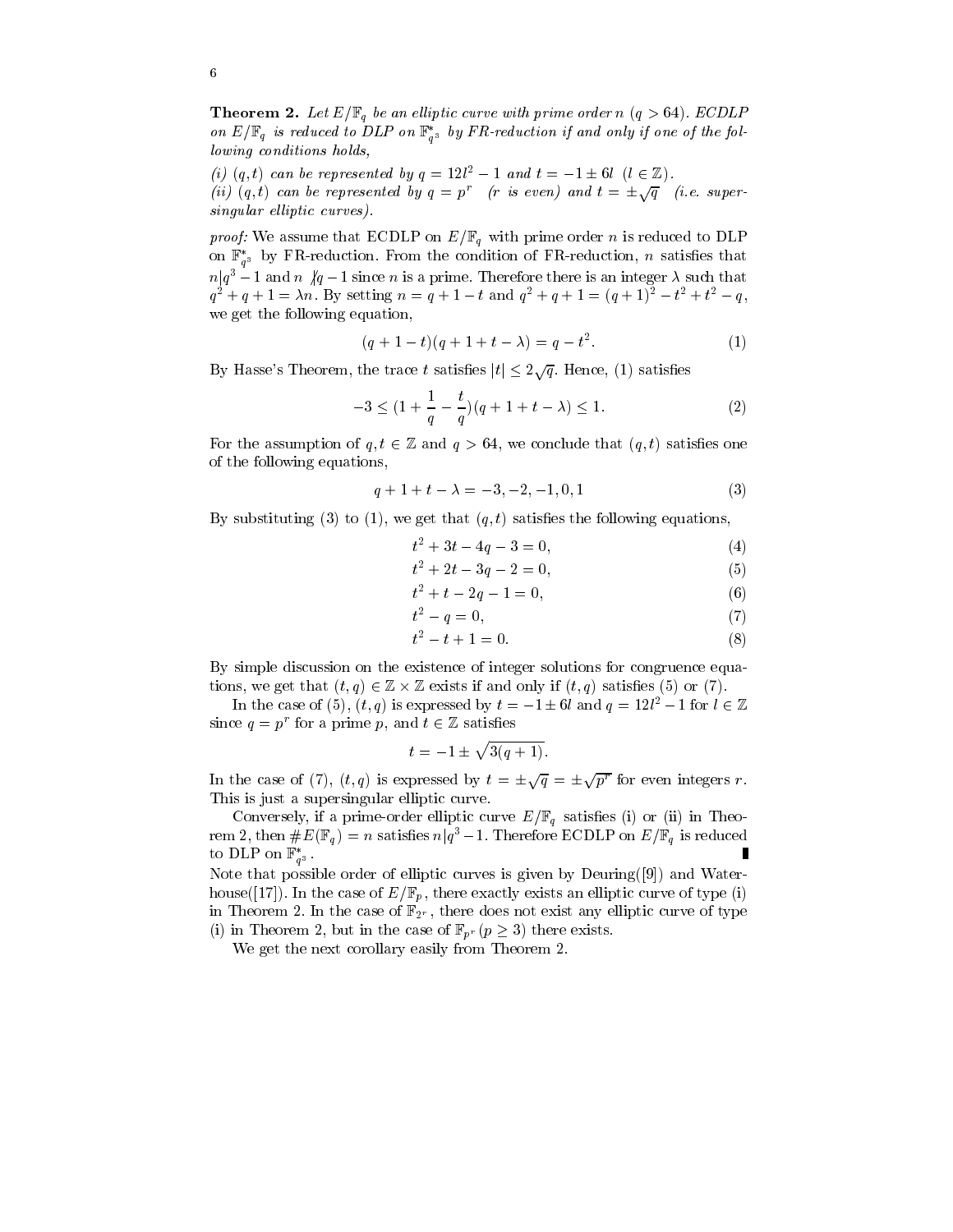**Corollary 1** Let  $E/\mathbb{F}_q$  be an elliptic curve with trace t. If  $(q, t)$  can be represented by  $q = 12l^2 - 1$  and  $t = -1 \pm 6l(l \in \mathbb{Z})$ , then ECDLP on  $E(\mathbb{F}_q)$  is reduced to DLP on  $\mathbb{F}_{q^3}$  by FR-reduction.

*proof:* Here we set  $\#E(\mathbb{F}_q) = n$  and let order of  $G \in E(\mathbb{F}_q)$  be m. Then m divides *n*. From the assumption,  $n = 12l^2 \pm 6l + 1$ . This yields  $12l^2 \equiv \pm 6l - 1 \pmod{n}$ . Then by using the relation of both  $12l^2 \equiv \pm 6l - 1 \pmod{n}$  and  $q = 12l^2 - 1$ , we get

$$
q3 - 1 = (12l2 - 2)((12l2 - 1)2 + 12l2)
$$
  
\n
$$
\equiv (12l2 - 2)((\pm 6l - 2)2 + (\pm 6l - 1))
$$
 (mod *n*)  
\n
$$
\equiv (12l2 - 2)(36l2 \mp 18l + 3) \pmod{n}
$$
  
\n
$$
\equiv 0 \pmod{n}
$$
  
\n
$$
\equiv 0 \pmod{m}.
$$

Therefore ECDLP on  $\forall < G > \subset E(\mathbb{F}_q)$  is reduced to DLP on  $\mathbb{F}_{q^3}^*$  by FRreduction.

Next we show the conditions of which ECDLP on  $E/\mathbb{F}_q$  is reduced to DLP on  $\mathbb{F}_{q^4}$  by **FR-reduction.** 

**Theorem 3.** Let  $E/\mathbb{F}_q$  be an elliptic curve with prime order n (q > 36). ECDLP on  $E/\mathbb{F}_q$  is reduced to DLP on  $\mathbb{F}_{q^4}$  by FR-reduction if and only if one of the fol lowing conditions holds,

(i)  $(q, t)$  can be represented by  $q = l^2 + l + 1$  and  $t = -l, l + 1$  for  $l \in \mathbb{Z}$ . (ii)  $(q,t)$  can be represented by  $q=2^r$  (r is odd) and  $t=\pm\sqrt{2q}$  (i.e. supersingular  $\epsilon$ iliptic curves).

 $p \cdot \cdot \cdot$  , we assume that  $\cdot$  . The Eq. with prime order to DLP on Eq. with prime order  $\cdot$  . The DLP of DLP of DLP of DLP of DLP of DLP of DLP of DLP of DLP of DLP of DLP of DLP of DLP of DLP of DLP of DLP of DLP of D on  $\mathbb{F}_{q^4}$  by FR-reduction. From the condition of FR-reduction, *n* satisfies that  $n|q^4-1$  and  $n \nmid q^2-1$  since n is a prime. Therefore there is an integer  $\lambda$  such that  $q^2 + 1 = \lambda n$ . In the same way as Theorem 2, we get the following equation,

$$
(q+1-t)(q+1+t-\lambda) = 2q - t^2. \tag{9}
$$

From Hasse's Theorem,  $(9)$  satisfies that

$$
-2 \le (1 + \frac{1}{q} - \frac{t}{q})(q + 1 + t - \lambda) \le 2.
$$
 (10)

In the same discussion as Theorem 2, we get that  $(t, q) \in \mathbb{Z} \times \mathbb{Z}$  exists if and only if  $(t, q)$  satisfies

$$
t^2 - 2q = 0,\t(11)
$$

$$
t^2 - t - q + 1 = 0.\t\t(12)
$$

In the case of (11), t satisfies  $t = \pm \sqrt{2q} = \pm \sqrt{2p^r}$  for  $p = 2$  and an odd positive integer r. This is just a supersingular elliptic curve. In the case of (12),  $(t, q)$  is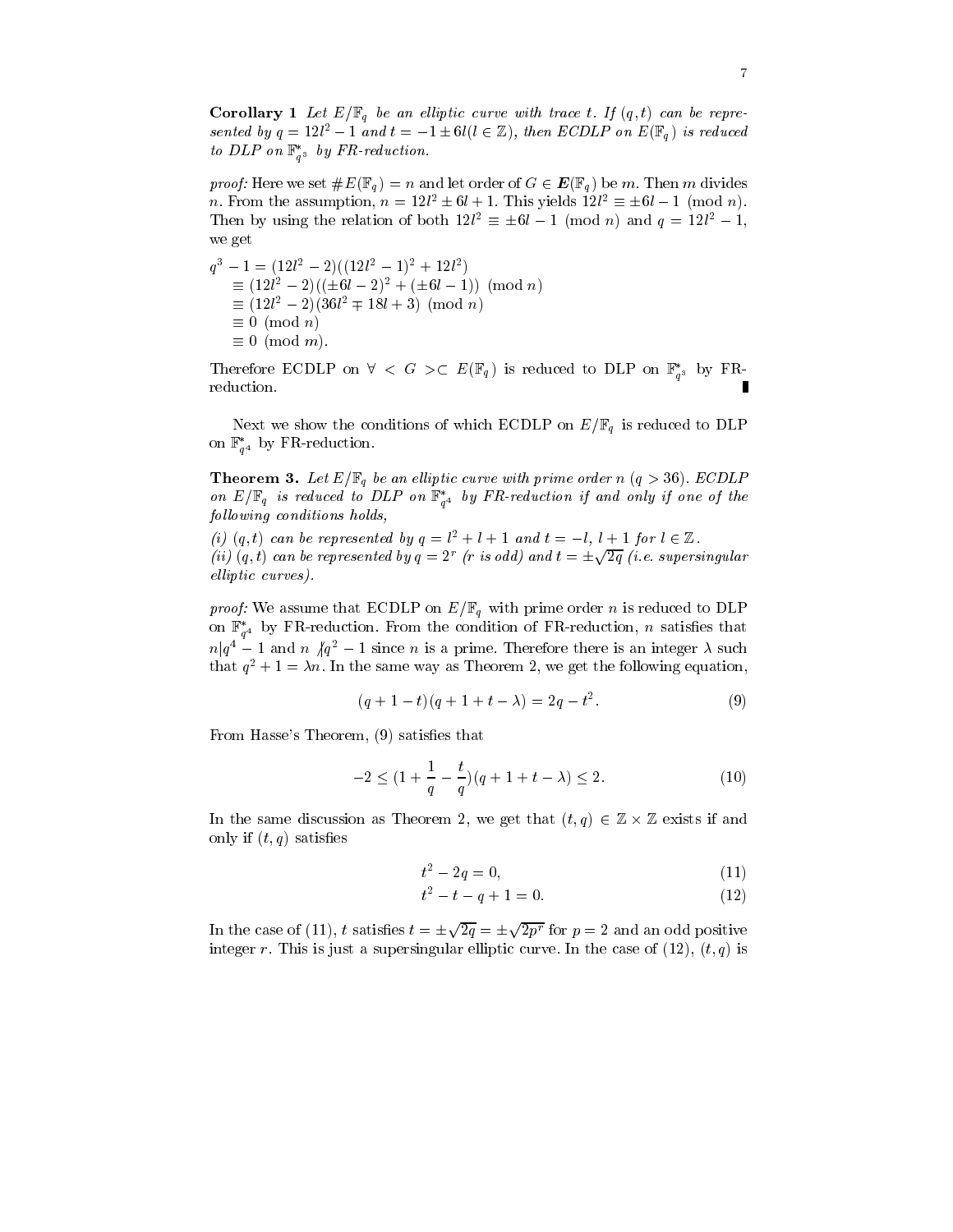expressed by  $t = -l, l + 1$  and  $q = l^2 + l + 1$  for  $l \in \mathbb{Z}$  since  $t \in \mathbb{Z}$  satisfies

$$
t=\frac{1\pm\sqrt{4q-3}}{2}.
$$

Apparently if a prime-order elliptic curve  $E/\mathbb{F}_q$  satisfies (i) or (ii) in Theorem 3, then ECDLP on  $E/\mathbb{F}_q$  is reduced to DLP on  $\mathbb{F}_{q^4}^*$ .

The next corollary follows from Theorem 3.

**Corollary 2** Let  $E/\mathbb{F}_q$  be an elliptic curve with trace t. If  $(q, t)$  can be represented by  $q = l^2 + l + 1$  and  $t = -l, l + 1$  for  $l \in \mathbb{Z}$ , then ECDLP on  $E(\mathbb{F}_q)$  is reduced to DLP on  $\mathbb{F}_{q^4}$  by FR-reduction.

In the same way as Theorems 2 and 3, the explicit conditions of which EUDLP on  $E/\mathbb{F}_q$  is reduced to DLP on  $\mathbb{F}_{q^6}$  by FR-reduction are shown as follows.

**Theorem 4.** Let  $E/\mathbb{F}_q$  be an elliptic curve with prime order n. ECDLP on  $E/\mathbb{F}_q$ is reduced to DLP on  $\mathbb{F}_{q^6}$  by FR-reduction if and only if one of the following conditions holds,

(i)  $(q, t)$  can be represented by  $q = 4l^2 + 1$  and  $t = 1 \pm 2l$  for  $l \in \mathbb{Z}$ . (ii)  $(q, t)$  can be represented by  $q = 3^r$  and  $t = \pm \sqrt{3q}$  for an odd integer r (i.e. supersingular elliptic curve).

**Corollary 3** Let  $E/\mathbb{F}_q$  be an elliptic curve with trace t. If  $(q, t)$  can be represented by  $q = 4l^2 + 1$  and  $t = 1 \pm 2l$  for  $l \in \mathbb{Z}$ , then ECDLP on  $E/\mathbb{F}_q$  is reduced to DLP on  $\mathbb{F}_{q^6}$  by FR-reduction.

**Remark 1** Theorems 2, 3, and 4 use the fact that the  $k$ -th cyclotomic polynomial is decomposed into atmost 2-degree irreducible polynomials over <sup>Z</sup> in the case of  $\kappa = 3, 4,$  and 0, respectively. For other cases of  $\kappa$ , the same discussion might be used if the k-th cyclotomic polynomial is decomposed into irreducible  $p$ olynomials with rather small degrees over  $\omega$ .

#### 3.2 New explicit conditions secure against FR-reduction

In this section, from a secure point of view we investigate a new explicit condition of elliptic curve traces on which the reduced extension degree is always higher than a certain level. As for the known results on  $E/\mathbb{F}_p$ , dangerous elliptic curves happen to be small traces like 0, 1 and 2. However, on the contrary, our results of Theorems 2, 3 and 4 suggest that the elliptic curve trace whose order is near upper bound in Hasse's Theorem([35]) should be vulnerable. As a result, we show that the extension degree is higher than a certain level when the positive trace except for  $t = 0, 1$  and 2 is small enough.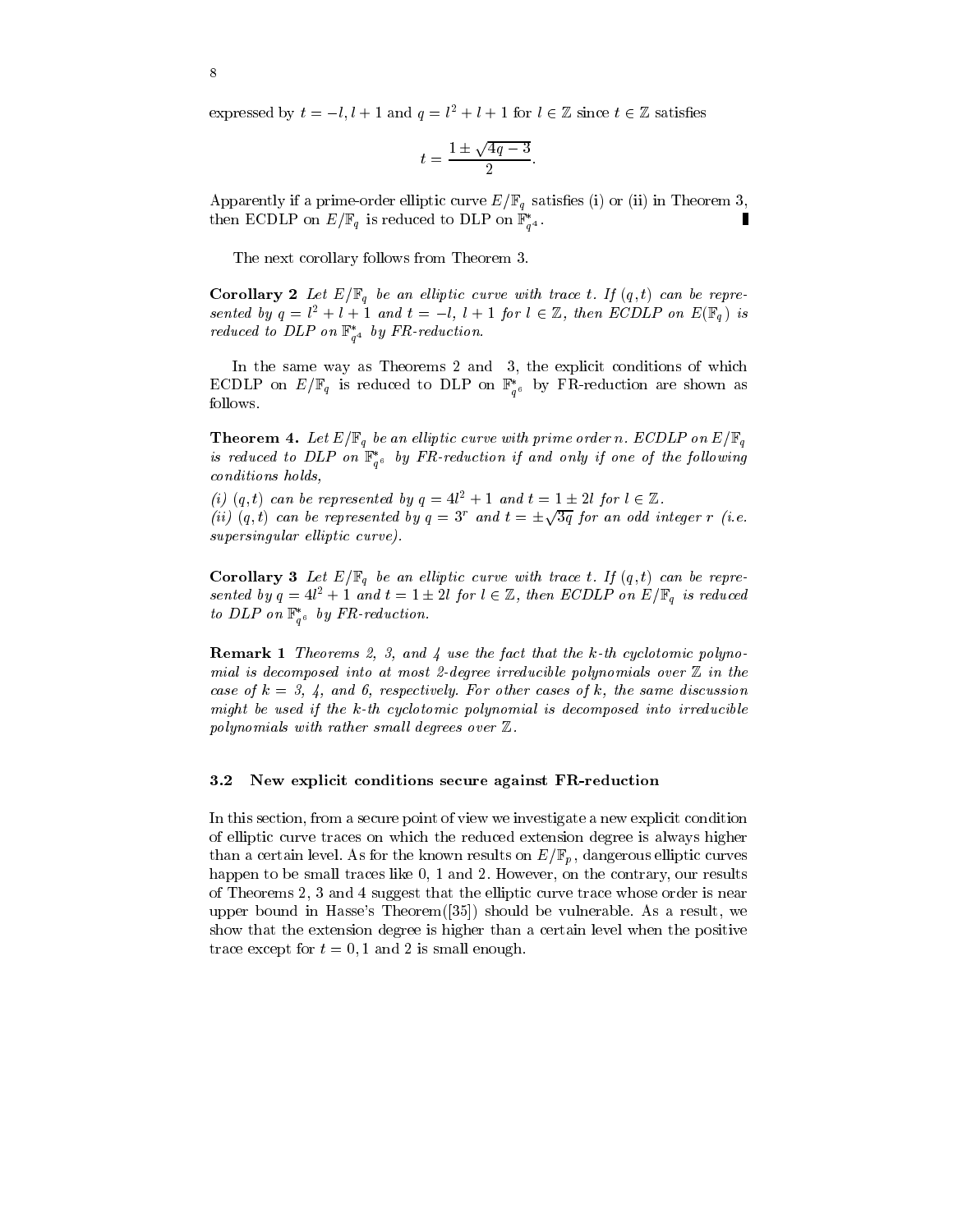$$
k \ge \frac{\log q}{\log (t-1)} - \varepsilon,
$$

where  $\varepsilon$  is a real number such that  $\frac{1}{10} > \varepsilon > 0$ .

 $p \cdot \tau$  , and  $p \cdot \tau$  is reduced to  $p \cdot \tau$  if and  $p \cdot \tau$  if and only if and only if and only if and only if and only if and only if and only if and only if and only if and only if and only if and only if and only if and

$$
q^k \equiv 1 \pmod{n}.\tag{13}
$$

By substituting  $n = q + 1 - t$  to (13), we get that k is the smallest integer satisfying

$$
(t-1)^k \equiv 1 \pmod{n}.\tag{14}
$$

From the assumption and Hasse's theorem, t satisfies  $3 \leq t \leq 2\sqrt{q} \ll q \approx n$ . Therefore

$$
1 < (t-1)^k < n < n+1
$$

if  $1 \leq k < \frac{\log n}{\log (t-1)}$ . Then it follows that the smallest integer k such that  $(t 1)^n \equiv 1 \pmod{n}$  is greater than or equal to  $\frac{e^{i\theta}-1}{\log(t-1)}$ . Furthermore by substituting  $n = q + 1 = t$ , we get that

$$
k \ge \frac{\log q}{\log (t-1)} - \varepsilon,
$$

where  $\varepsilon = -\log_{t-1} (1 - \frac{t-1}{q})$ . By using the relation of  $3 \le t \le 2\sqrt{q}$ , we get easily that

$$
0 < \varepsilon < -\log_{t-1} (1 - \frac{2}{\sqrt{q}} + \frac{1}{q}) < \frac{1}{10},
$$

if  $q > 861$ . Apparently the larger q is, the smaller  $\varepsilon$  is. Thus the lower bound of extension degree is given by

$$
k \ge \frac{\log q}{\log (t-1)} - \varepsilon.
$$

The above theorem gives a lower bound of extension degree k in the case of small  $t \geq 3$ , which ensures the security of ECDLP over  $E/\mathbb{F}_q$  by that of widely known DLP on  $\mathbb{F}_{q^k}^*$ .

The next corollary easily follows from Theorem 5.

Ī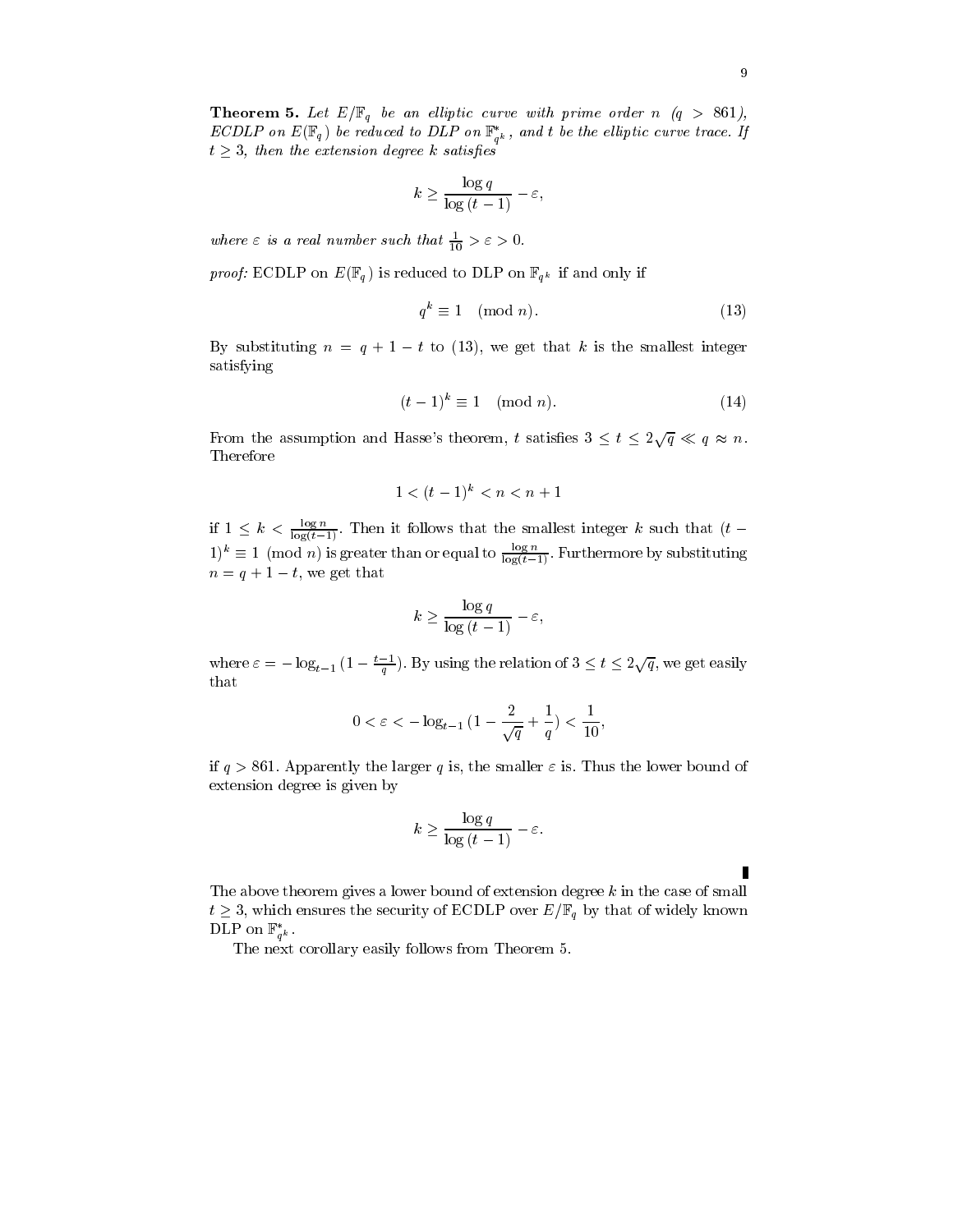**Corollary 4** Let  $E/\mathbb{F}_q$  be an prime order elliptic curve with  $t = 3$  (q > 861) and ECDLP on  $E(\mathbb{F}_q)$  be reduced to DLP on  $\mathbb{F}_{q^k}$ . Then the extension degree k satisfies

$$
k > \log q - \varepsilon,
$$

where  $\varepsilon$  is a real number such that  $\frac{1}{10} > \varepsilon > 0$ .

**Remark 2** The extension degree  $k < log q$  means that FR-reduction gives a subexponential attack against  $ECDLP$  under the index calculus method([8]), which runs over any neta  $\mathbb{F}_q$  in time  $L_q[1/2,c] = \exp((c+O(1))(\log q)^{1/2}(\log \log q)^{1/2})$ . On the other hand, the extension degree  $\kappa <$  (log q)<sup>-</sup> means that FR-reduction gives a subexponential attack against ECDLP under the number field sieve( $(114)$ ) which rans over some fields  $\mathbb{F}_q$  in time

$$
L_q[1/3, c] = \exp((c + O(1))(\log q)^{1/3}(\log \log q)^{2/3}).
$$

Therefore in order to construct enough secure el liptic curve cryptosystems it would be desirable that  $k \geq (\log q)^2$ . However the condition of  $k \geq \log q$  in Corollary 4 is not highly optimistic if we estimate under a rather realistic assumptionof the discrete logarithm algorithm for definition fields of elliptic curves  $([29, 8])$ .

In the case of prime-order elliptic curves  $E/\mathbb{F}_p$  with  $t = 3$ , we will easily see that the following strict condition also holds: the extension degree is just exponential.

**Corollary 5** Let  $E/\mathbb{F}_p$  be a prime-order elliptic curve with  $t = 3$  (i.e.  $\#E(\mathbb{F}_p) =$  $p - 2$  is prime). If 2 is a primitive root in  $r_{p-2}$ , then the extension acgree k such that ECDLP on  $E(\mathbb{F}_p)$  is reduced to DLP on  $\mathbb{F}_{p^k}$  satisfies  $\kappa = p - \delta$ .

## 4 Algorithm

In this section, we describe algorithms to construct elliptic curves vulnerable or secure against FR-reduction in Section 3 and confirm that such elliptic curves exist in a realistic sense (i.e. constructable). From the point of view of theoretical interest, each construction is deeply related to each famous number theory problem: the former is a problem of finding integer solutions of Pell's equation( $[16]$ ), and the latter is a problem of finding twin prime numbers.

## 4.1 Construction of elliptic curves reducible to lower extension degree

Here we present an algorithm to construct elliptic curves over  $\mathbb{F}_p$  in Corollary 1 since Theorem 2 is a special case of Corollary 1. By using the CM-method([2])<sup>1</sup>, ,

<sup>-</sup> The procedure of the CM-method includes a step of computing the Hilbert class polynomials([23]),  $P_d(x)$ . The computation of the Hilbert class polynomials are not so easy if the degree of the Hilbert class polynomial,  $deg(P_d(x))$ , namely the class number is large. Therefore we usually fix d and so  $P_d(x)$  beforehand in order to avoid the computation of  $P_d(x)$  as we will see in Algorithm 2. In another way, we may make use of the recent researches $([5, 6])$  on the construction of the CM elliptic curves by both the CM tests and liftings instead of the CM-method.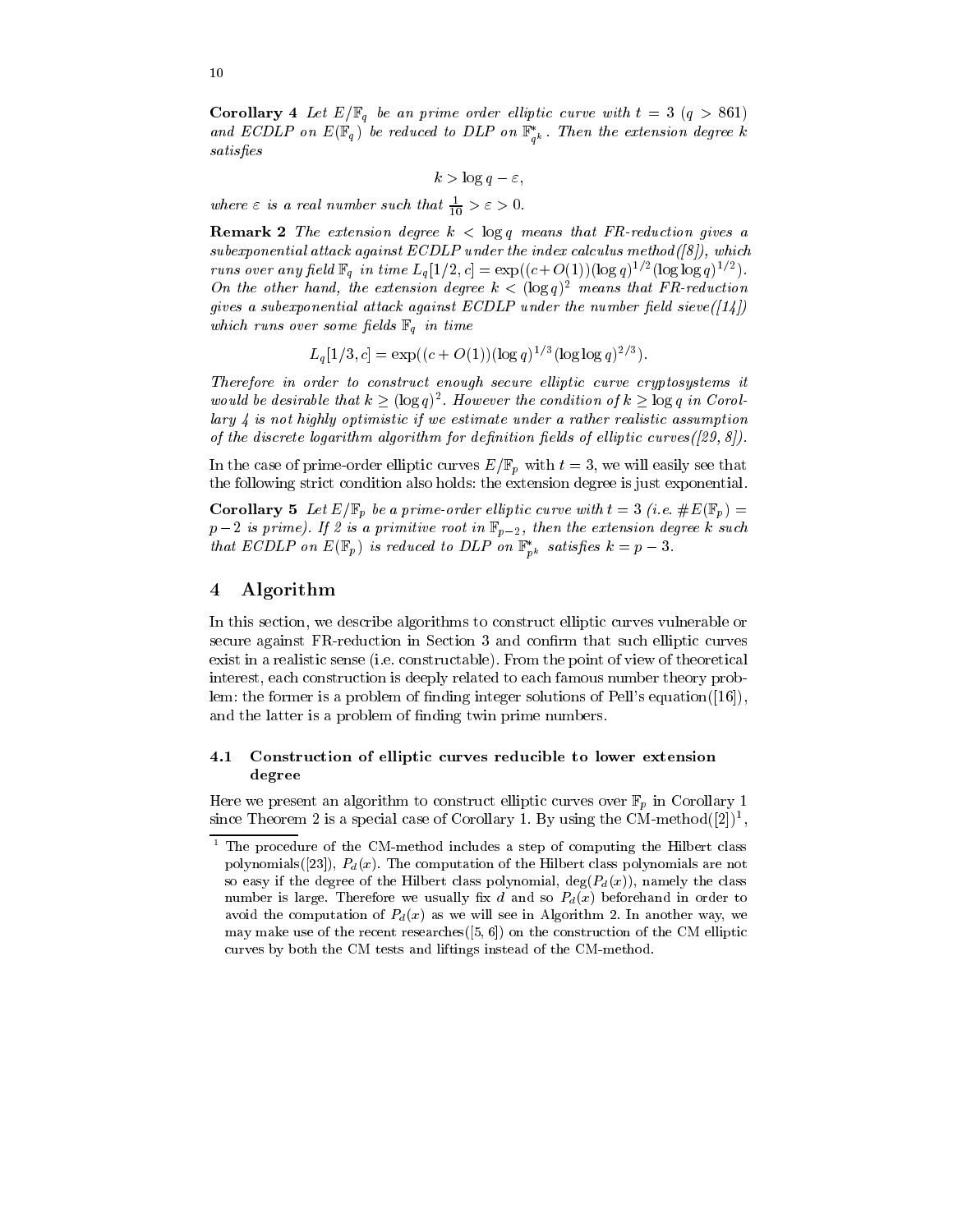the dominant step of construction of elliptic curves with both  $p = 12l^2 - 1$  and  $t = -1 \pm 6l(l \in \mathbb{Z})$  is finding integer solutions  $(l, y)$  of  $12l^2 \pm 12l - 5 = dy^2$  for a given positive integer  $d \equiv 3 \pmod{4}$ , which is easily transformed into finding integer solutions of an indeterminate equation

$$
x^2 - 3dy^2 = 24.\t(15)
$$

From the elementary number theory([37]), all integer solutions  $(x, y)$  of (15) is given by

$$
x + y\sqrt{3d} = (x_1 + y_1\sqrt{3d})(t_0 + u_0\sqrt{3d})^n,
$$

where  $(t_0, u_0)$  is the minimum positive integer solution on  $\epsilon = t_0 + u_0\sqrt{3d} > 0$ of Pell's equation,

$$
T^2 - 3dU^2 = 1,\t(16)
$$

п.

and  $(x_1, y_1)$  is an integer solution of (15) in the following domain Dom,

 $Dom = \{ (x, y) | \sqrt{24} \le x < t_0 \sqrt{24}, 0 \le x < u_0 \sqrt{24} \}.$ 

Here we call two integer solutions  $(x, y)$  and  $(x', y')$  of (15) are associated if

$$
x + y\sqrt{3d} = \pm (x' + y'\sqrt{3d})(t_0 + u_0\sqrt{3d})^n
$$

for  $\exists n \in \{0, \pm 1, \pm 2, \dots\}$ .

After finding an integer solution  $(x, y)$  of (15) in the above procedure, the construction of elliptic curves  $E/\mathbb{F}_p$  with the trace t easily follows the CMmethod. In order to find integer solutions efficiently, we need some techniques specific to  $(15)$ . Here we show only specific techniques, all of which are proved by simple discussion on the existence of integer solutions for congruence equations.

**Lemma 1.** If there exists an integer solution  $(l, y)$  of  $12l^2 \pm 12l - 5 = dy^2$ , then  $d \equiv 19 \pmod{24}$ .

*proof:* From  $dy^2 = 12l^2 \pm 12l - 5 = 12l(l \pm 1) - 5 \equiv 19 \pmod{24}$ , we get  $dy^2 \equiv 19$ (mod 24). By using the fact of  $y^2 \equiv 0, 1, 4, 9, 12, 16 \pmod{24}$ , we get that  $d \equiv 19$ (mod 24) if there exists an integer solution of  $dy^2 \equiv 19 \pmod{24}$ . Г

**Lemma 2.** Let  $d \in \mathbb{Z}$  be  $d \equiv 19 \pmod{24}$ . If there exists an integer solution  $(x_0, y_0)$  of (15), then  $gcd(x_0, y_0)=1$ .

proof. Let  $(x, y)$  be an integer solution of (15) and gcd $(x, y) = y \geq 1$ . Then  $y = 2$ since  $g^2$  24. So we can set  $x = 2x'$  and  $y = 2y'$   $(x', y' \in \mathbb{Z})$  with  $gcd(x', y') = 1$ . From the assumption of  $d \equiv 19 \pmod{24}$ ,  $(x', y')$  satisfies  $x'^2 + 3y'^2 \equiv 6$ (mod 12). This is contradictory because there does not exist any integer solution  $(x, y)$  of  $x^2 + 3y^2 \equiv 6 \pmod{12}$ .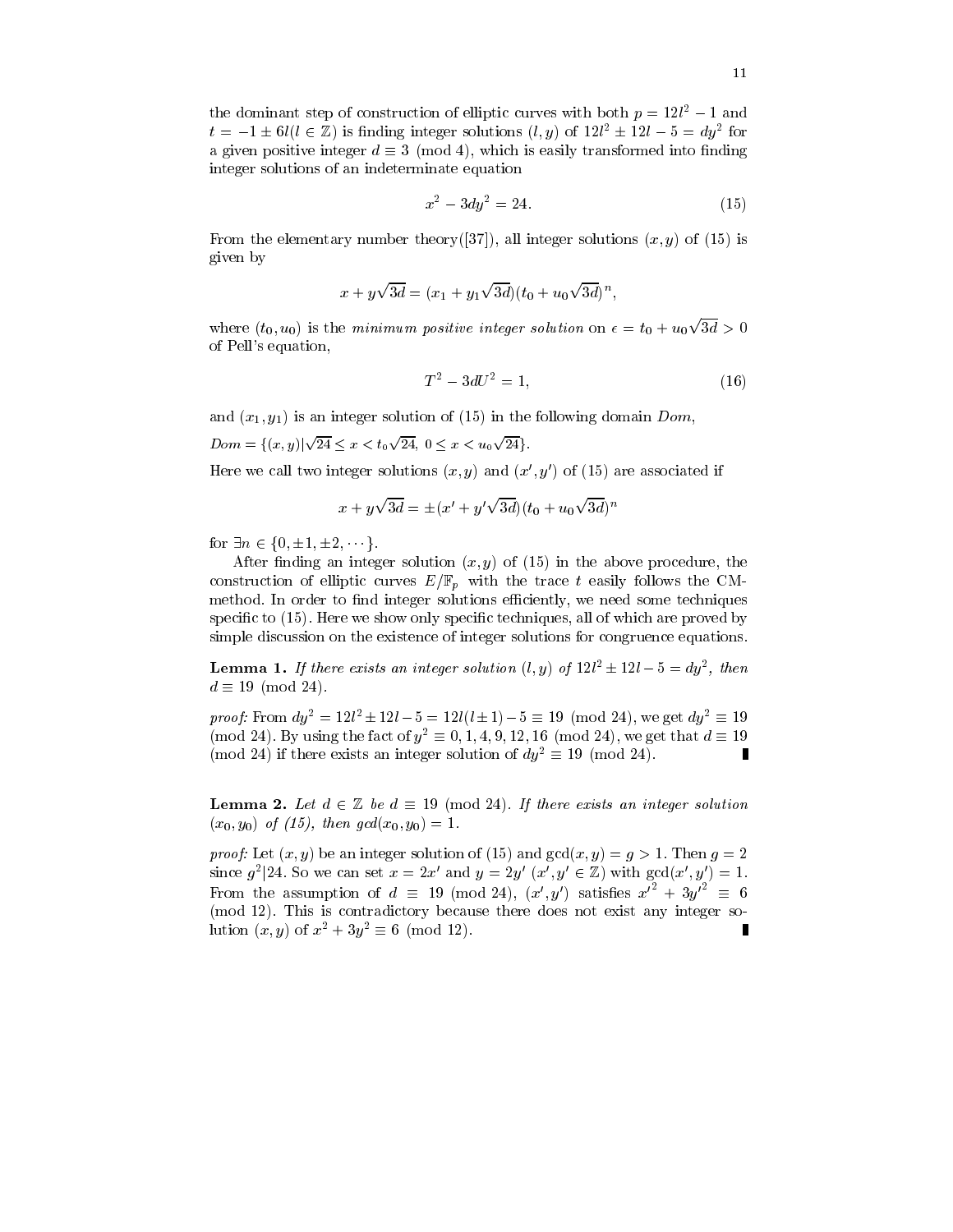**Corollary 6** Let  $d \in \mathbb{Z}$  be  $d \equiv 19 \pmod{24}$ . If there exists an integer solution  $(x_0, y_0)$  of (15), then both  $x_0$  and  $y_0$  are odd.

proof: This follows from Lemma 2.

**Lemma 3.** Let  $d \in \mathbb{Z}$  be  $d \equiv 19 \pmod{24}$  and  $(x_0, y_0)$  be a set of integer solutions of (15). Then both  $(x_0, y_0)$  and  $(x_0, -y_0)$  are not associated.

*proof:* I wo solutions  $(x, y)$  and  $(x, y)$  of (15) are associated if and only if  $xy' - x'y \equiv 0 \pmod{24}$  (see Section 34 in [37]). Therefore if both  $(x_0, y_0)$  and  $(x_0, -y_0)$  are associated, then  $2x_0y_0 \equiv 0 \pmod{24}$ . This is contradictory to Corollary 6.

**Lemma 4.** Let  $d \in \mathbb{Z}$  be  $d \equiv 19 \pmod{24}$ . Then there are at most two integer solutions in Dom for (15).

proof: From Lemma 2, there exist an integer solution <sup>s</sup> satisfying the following conditions:

 $12d = s^2 - 96m$ ,  $gcd(24, s, m) = 1$ ,  $s^2 \equiv 12d \pmod{96}$ , and  $-24 \leq s < 24$ , if there exist an integer solution  $(x, y)$  in Dom for  $(15)$  (see Section 35 in [37]). From the simple discussion on the existence of integer solutions for congruence equations, there are at most two integer solutions <sup>s</sup> satisfying the above conditions. Therefore there are at most two integer solutions in *Dom* for (15). The next proposition follows from Lemmas 3 and 4.

**Proposition 1** Let  $d \in \mathbb{Z}$  be  $d \equiv 19 \pmod{24}$ . Then there exist just two sets of integer solutions in Dom for (15) if there exist.

Here we give the algorithm as follows:

Algorithm 1 Given the upper bound  $UP > 0$  on a prime p, this algorithm outputs  $(p, a, t)$ , or fa $t\epsilon$  if such a  $(p, a, t)$  does not exist.

- 1. Choose a positive integer  $d$  such that  $d\equiv 19\,{\rm (mod \,\,}24)$ .
- $\boldsymbol{z}$ . Find the minimum positive integer solution  $(v_0, u_0)$  of (16).
- 3. Find an integer solution  $(x, y) \in Dom$  of (15), if exists. Otherwise, output fail and terminate the algorithm.
- 4. For  $n\geq 1$ , set  $x_n$ ,  $y_n$  in such a way that  $x_n + y_n \sqrt{3d} := (x + y\sqrt{3d})(t_0 + u_0\sqrt{3d})^n$ .
- 5. Set  $l_{1,n} := (x_n 3)/6, \; l_{2,n} := (x_n + 3)/6, \; p_{1,n} := 12l_{1,n}^2 1, \;$  and  $p_{2,n} = 12t_{2,n} - 1$ .
- $\sigma$ . If  $p_{1,n} > 0$  and  $p_{2,n} > 0$  , then output fail and terminate the algorithm.
- $\mu$ . If  $p_{1,n}$  or  $p_{2,n}$  is prime, then output  $(p_{1,n}, u, \iota_{1,n})$  or  $(p_{1,n}, u, \iota_{2,n})$ respectively, and terminate the algorithm. Otherwise goto 4.

12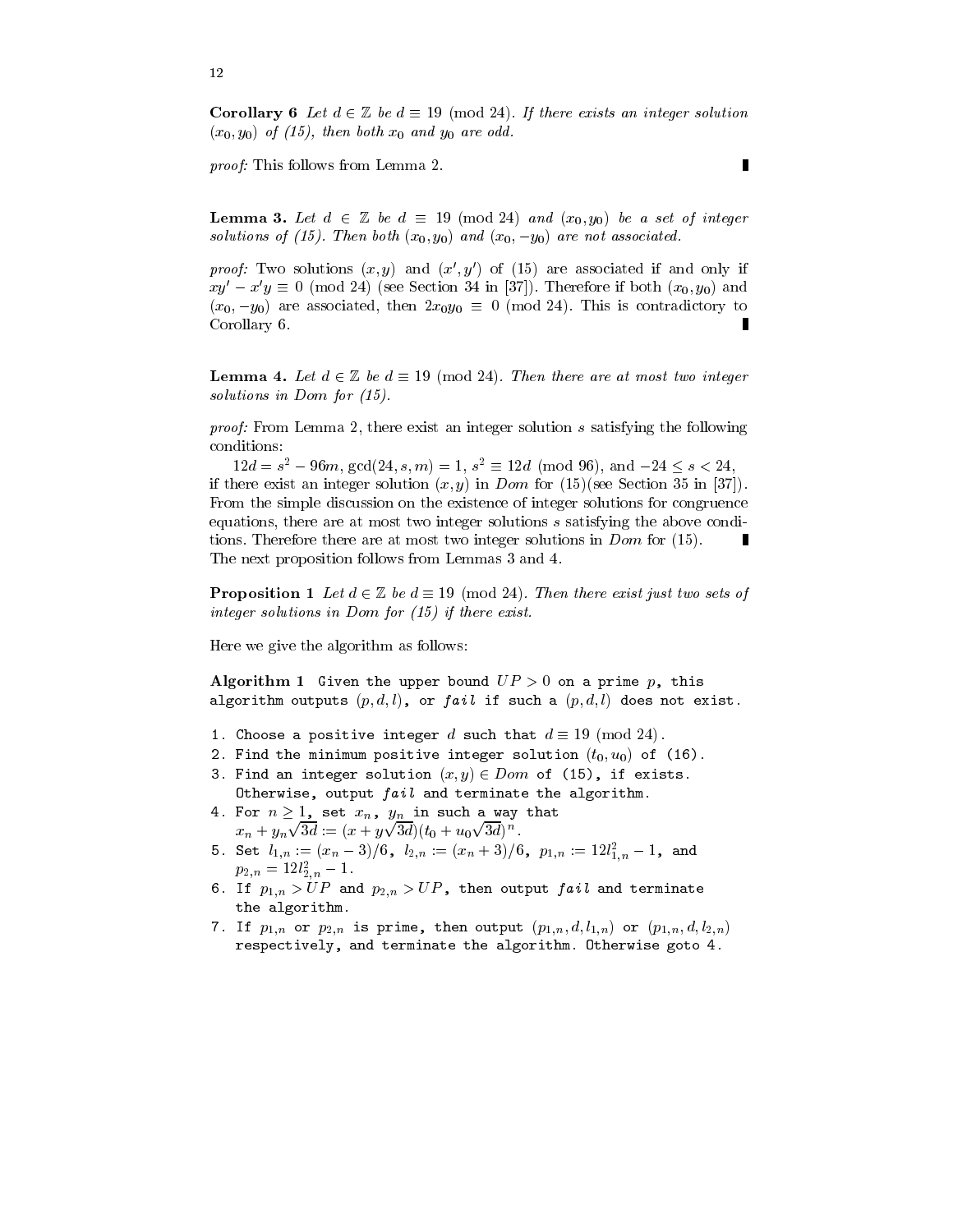#### 4.2 Construction of elliptic curves reducible to higher extension degree

Here we present an algorithm to construct elliptic curves  $E/\mathbb{F}_p$  with  $t=3$  in Corollary 4, in which the CM-method is also used in the same way as Section 4.1. By using the CM-method, the dominant steps of construction of prime-order elliptic curves  $E/\mathbb{F}_p$  with  $t=3$ , namely  $\#E(\mathbb{F}_p) = p-2$ , are finding a prime number  $p = dt^2 + dt + \frac{a+2}{4}$  with  $l \in \mathbb{Z}$  for an given positive integer  $d \equiv 3 \pmod{4}$ , and checking  $p-2$  is also prime.

In this case we can easily show the following condition of  $d$ .

**Lemma 5.** Let  $p \in \mathbb{Z}$  be  $p = dl^2 + dl + \frac{u+2}{4}$  with a positive integer  $d \equiv 3$ (mod 4). If both p and  $p-2$  are prime, then  $d \equiv 19 \pmod{24}$ .

*proof:* For the assumption of  $d \equiv 3 \pmod{4}$ , we set  $d = 3+4m \pmod{m \in \mathbb{Z}}$ . Then

$$
p = dl2 + dl + \frac{d+9}{4}
$$
  
= dl(l + 1) + (m + 3) (17)

$$
\equiv m+1 \pmod{2}.
$$
 (18)

Since *p* is prime, 
$$
m \equiv 0 \pmod{2}
$$
 from (18). So we can set  $d = 3 + 8m' \pmod{\exists m' \in \mathbb{Z}}$ .  
On the other hand, we get  $p \equiv 1 \pmod{6}$  since both *p* and  $p - 2$  are prime and  
also get easily  $l(l + 1) \equiv 0, 2 \pmod{6}$  for  $\forall l \in \mathbb{Z}$ . If  $l(l + 1) \equiv 0 \pmod{6}$ , then  
 $m' \equiv 2 \pmod{3}$  from (17). This yields  $d \equiv 19 \pmod{24}$ . If  $l(l + 1) \equiv 2 \pmod{6}$ ,  
then this yields contradictory. In this way we get  $d \equiv 19 \pmod{24}$ .

Here we give the algorithm as follows:

Algorithm 2 Given the upper bound  $UP > 0$  on a prime p, this algorithm cucleus the prime-order elliptic curve  $\Xi/\Xi\eta$  with the  $\sigma$  $\cdots$  fails if such an  $\cdots$  if  $\cdots$  and  $\cdots$  if the such that  $\cdots$ 

- 1. Choose a positive integer  $d$  such that  $d\equiv 19\,{\rm (mod \,\,}24)$ .
- 2. Set  $p = dl(l + 1) + \frac{u + \sigma}{4}$  for  $\mathbb{Z} \ni l > 0$  such that  $l \equiv 0,2 \pmod{3}$ .
- $3.$  II  $p > 01$ , then output fact and terminate the argorithm. Otherwise goto step 4.
- $\texttt{4.11}$  both  $p$  and  $p z$  are prime, then goto step 5. Otherwise goto step <sup>2</sup> and try the next l.
- 5. Compute the Hilbert class polynomial Pd(x).
- 6. Solve a root  $j_0$  of  $P_d(x) \equiv 0 \pmod{p}$ .
- $7.$  Construct two elliptic curves  $E_{j_0}$  and  $E_{j_0}$ ,  $E_{j_0}: y^- = x^+ + a_{j_0}x + b_{j_0}$  ,  $E_{j_0}: y^- = x^+ + a_{j_0}c^-x + b_{j_0}c^-,$ where  $a_{j_0} = \frac{2j_0}{1728-j_0} \pmod{p}$ ,  $b_{j_0} = \frac{2j_0}{1728-j_0} \pmod{p}$ , and c is any quadratic non-residue in Fp .
- 8. Output  $E \in \{E_{j_0},E_{j_0}'\}$  with  $\#E(\mathbb{F}_p ) = p-2$ and terminate to the algorithm.

Note that the step 8 can be performed easily: output E such that  $(p-2)G = \mathcal{O}$ for  $\mathbf{E}(\mathbb{F}_p) \ni \exists G \neq \mathcal{O}$ .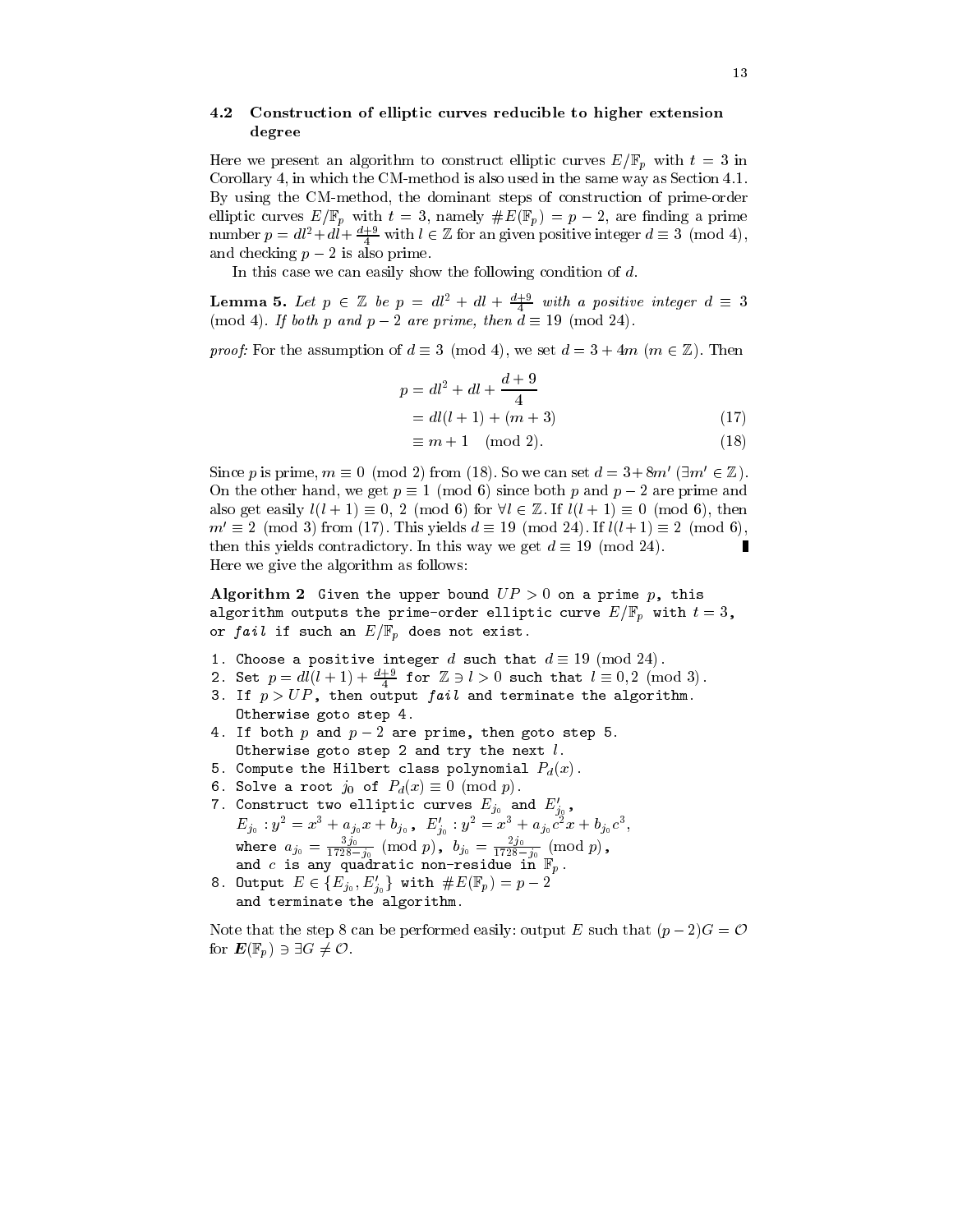In this section, we present some examples in both vulnerable and secure cases.

#### 5.1 Elliptic curves reducible to lower extension degree

We present one example which satisfies the condition of Corollary 1. We searched elliptic curves  $E/\mathbb{F}_p$  in the range of  $0 < p < 2^{1000}$  by using Algorithm 1. Our modulo arithmetic uses the GNU MP Library GMP([38]). The platform is an Alpha 21264(500 MHz/C Compiler for Digital UNIX). It took on the average 0.101 sec to find an elliptic curve  $E/\mathbb{F}_p$  in the case of  $d = 19$ . We have also confirmed experimentally that vulnerable elliptic curves with new explicit conditions are constructable systematically in the same way as supersingular or trace 2 elliptic curves. This means that even in the case of ordinary elliptic curves, we must check FR-conditions.

Recently some researches ([21, 22]) on a protocol using an elliptic curve  $E/\mathbb{F}_p$ with the *computable* FR-reduction have been proposed, in which an elliptic curve  $E/\mathbb{F}_p$  reduced to  $\mathbb{F}_{p^k}$  with the computable lower extension degree is desired. Our approach is also deeply related to their researches.

#### Example 1

 $E/\mathbb{F}_p : x^3 + ax + b$  $p = 9$  08761 00379 04279 08077 54895 57583 80356 67582 90265 31247 (170-bit),  $a = 8$  18416 34259 48882 91485 04408 88116 40789 05308 57899 75506,  $b = 666070443323978349780035881803413282865714842057992$  $t = -5$  22138 20118 54029 93899 01413,  $\#E(\mathbb{F}_p) = 7^2 * 313 * n,$  $n = 59$  25285 28258 73893 72612 30363 15589 78126 20544 05453 (156-bit).

#### 5.2 Elliptic curves reducible to higher extension degree

We present experimental results and some examples of elliptic curves in Corollaries 4 and 5. We have confirmed that secure elliptic curves with new explicit conditions are constructible systematically. Table 3 shows numerical results of twin primes  $(p, p - 2)$  with  $p = a^2 + a^2 + \frac{a^2}{4}$ , which was searched in the range of  $2^{76} - 2^{20} \le l \le 2^{76} + 2^{20}$ . Our modulo arithmetic uses the GNU MP Library GMP([38]). The platform is an Alpha 21264(500 MHz/C Compiler for Digital UNIX). It took on the average 0.053 sec to find a pair of  $(p, p-2)$  in the case of d = 163. For other cases of d, we could nd such a pair of primes on the average  $0.064 \sim 1.402$  sec. Fig.1 shows the plot of Table 3 from the point of view of  $deg(P_d(x))$  and the size of d on  $P_d(x)$ . From our experimental result, we have found a heuristic property that the number of twin primes are closely related to two factors,  $deg(P_d(x))$  and the size of d on  $P_d(x)$ . If we fix the size of d, then the larger deg( $P_d(x)$ ) is, the less twin primes are found. If we fix deg( $P_d(x)$ ), then the larger the size of  $d$  is, the more twin primes are found. s

To make a comparison to RSA key generation, we have compared twin-primegeneration times and RSA-prime-generation times. From the point of view of the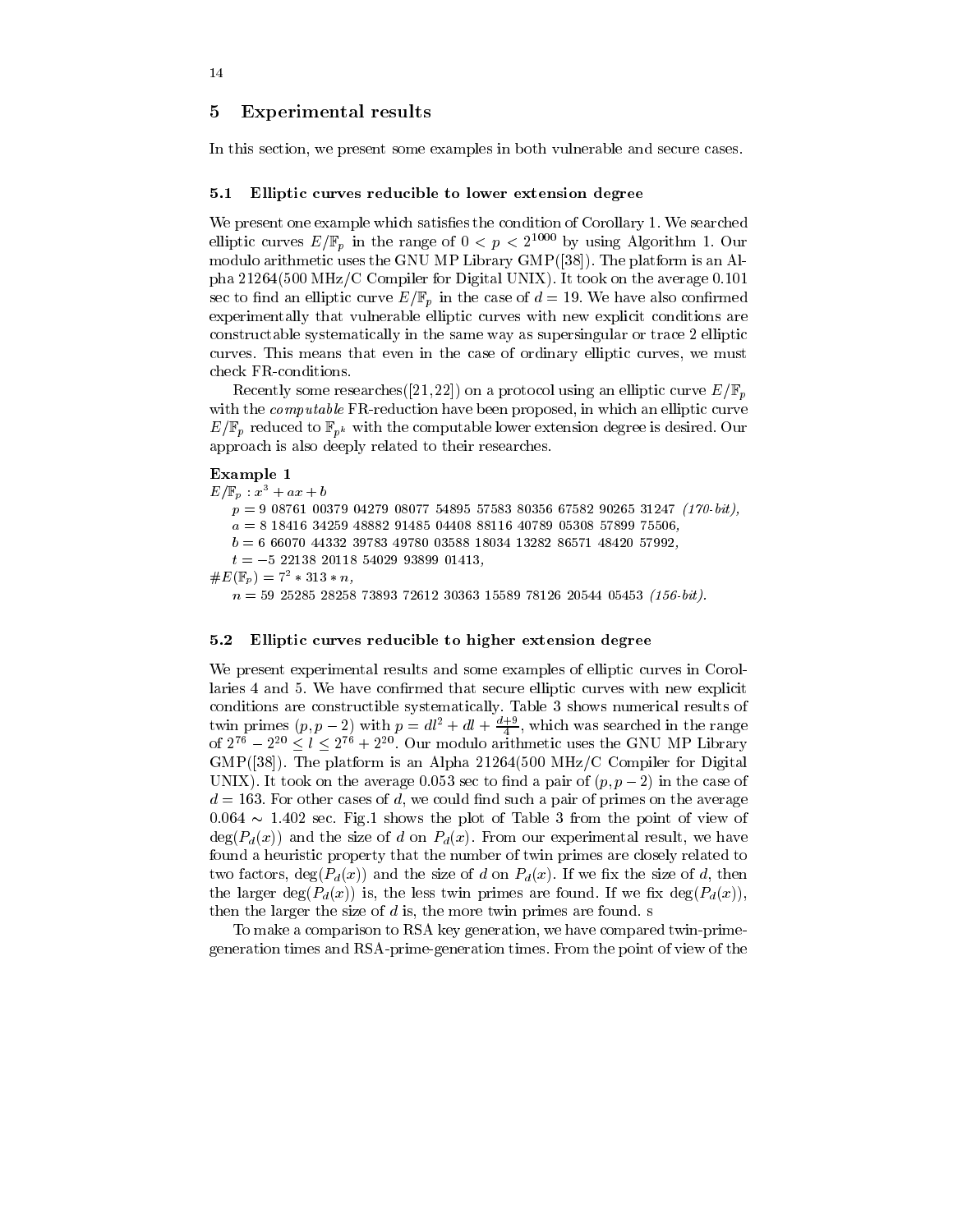|     | d deg $(P_d(x))$ | twin primes<br>#                                  | times (sec)                  |
|-----|------------------|---------------------------------------------------|------------------------------|
| 19  | 1                | 190                                               | 0.550                        |
| 43  | 1                | 1,157                                             | 0.094                        |
| 67  | 1                | 1,902                                             | 0.064                        |
| 91  | $\overline{2}$   | 450                                               | 0.365                        |
| 115 | $\overline{2}$   | 1,036                                             | 0.209                        |
| 139 | 3                | 139                                               | 0.323                        |
| 163 | 1                | 5,158                                             | 0.053                        |
| 187 | $\overline{2}$   | 1,402                                             | 0.107                        |
| 211 | 3                | 292                                               | 1.401                        |
| 235 | $\overline{2}$   | 2,523                                             | 0.089                        |
| 259 | 4                | 247                                               | 0.348                        |
| 283 | 3                | 645                                               | 0.234                        |
| 307 | 3                | 696                                               | 0.134                        |
| 331 | 3                | 1,458                                             | 0.103                        |
| 355 | 4                | 635                                               | 0.261                        |
| 379 | 3                | 1,583                                             | 0.074                        |
| 403 | $\overline{2}$   | 3,392                                             | 0.069                        |
|     |                  | $-2^{20}$<br>$\sqrt{2^{76}}$<br>$p = dl^2 + dl +$ | $\leq l \leq 2^{76}$<br>220) |

**Table 3.** The number of twin primes  $(p, p - 2)$ 

same security level, we consider the following three conditions of bit size on (elliptic curve cryptosystem, RSA): (160, 1024), (224, 2,048) and (256, 3,072)([33]). Table 4 shows both of twin-prime-generation times and RSA-prime-generation times, where the size of RSA-prime is just half size of the above security level. As for the twin-prime generation, we dealt with four cases of  $d = 163, 427, 907, 1555$ that correspond to  $deg(P_d(x))=1, 2, 3, 4$  respectively. These characters are also used in Table 4 and Fig 2. We searched for 1,000 twin primes by Algorithm 2 and computed the average times. As for the RSA-prime generation, we searched for 1,000 RSA primes by simply performing a primality test among odd numbers, and computed the average times. The platform is also an Alpha 21264 (500 MHz / C compiler for Digital UNIX). For the primality test, we made use of Miller-Rabin's probablistic test in GNU MP Library GMP. Fig 2 shows the plot of Table 4. Note that the vertical axis is represented in logarithm. We can easily see that the generation of twin primes is faster than that of RSA primes in any case.

We present  $E/\mathbb{F}_p : y^2 = x^3 + ax + b$  with  $t = 3$  in the following. In Examples 2  $\sim$  4,  $\angle$  is a primitive root in  $\mathbb{F}_{n-2}$ .

#### Example 2

 $E_1/\mathbb{F}_p$  :  $y^2=x^3+a_1x+b_1,$   $(|p|=159-bit)$ 

 $p = 519518160144969382386592375449686021630483366071$  $n = 519$  51816 01449 69382 38659 23754 49686 02163 04833 66069,

- a1 = 35 29380 82819 03345 16798 59515 21747 57876 817006 32697,
- b1 = 408 46477 52610 12095 24877 04686 28212 53233 12948 77155,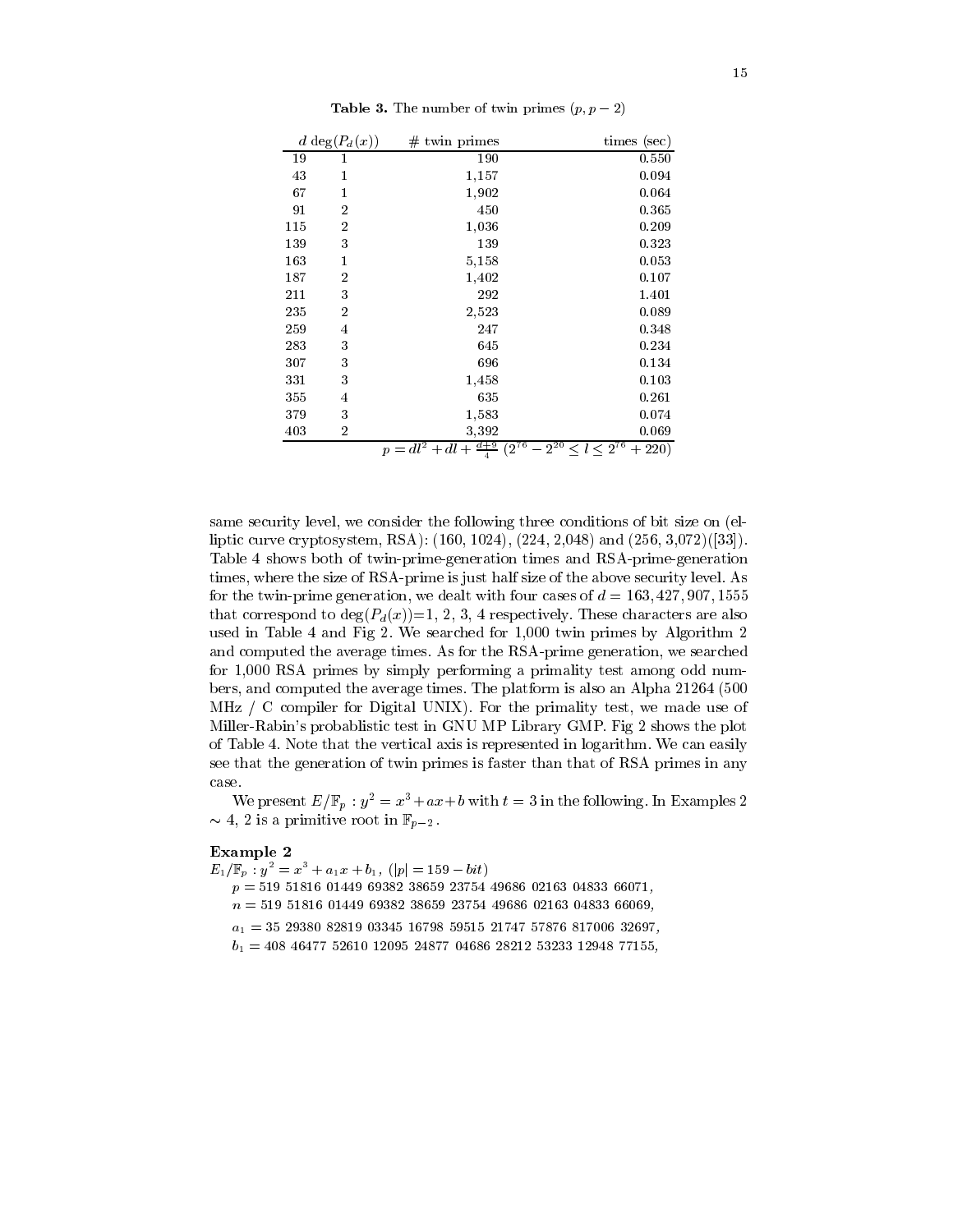

Fig. 1. Relations between  $\#$  twin primes and  $P_d(x)$ 

#### Example 3

 $E_1/\mathbb{F}_p$  :  $y^2=x^3+a_1x+b_1,$   $(|p|=159-bit)$  $p = 793549717144513671927050677226939834588042230471,$  $n = 793$  54971 71445 13671 92705 06772 26939 83458 80422 30469, a<sub>1</sub> = 322 3243 75782 3333 3324 3552 3573 5778 5732 571 5870 571 b1 = 679 39946 41002 62226 89665 55822 46785 65828 08943 39109,

#### Example 4

 $E/\mathbb{F}_p : y^2 = x^3 + ax + b, (|p| = 240 - bit)$ 

 $p = 112$  49846 54526 86189 73518 65205 55113 42541 99281 27068 83806 23265 87119 55023 07023,

<sup>n</sup> = 112 49846 54526 86189 73518 65205 55113 42541 99281 27068 83806 23265 87119 55023 07021,

 $a = 52$  37381 80880 77183 56601 62811 25609 08710 91667 71974 15904 90057 09224 69377 60775,

 $b = 34$  91587 87253 84789 04401 08540 83739 39140 61111 81316 10603 26704 72816 46251 73850.

#### Example 5

 $E_1/\mathbb{F}_p$  :  $y^2=x^3+a_1x+b_1,$   $(|p|=240-bit)$ 

| bit size (twin primes, RSA) |   |       | $(160, 1024)$ (224, 2048) (256, 3072) [ |        |
|-----------------------------|---|-------|-----------------------------------------|--------|
| RS A                        |   | 0.098 | 0.826                                   | 16.274 |
|                             |   | 0.047 | 0.130                                   | 0.242  |
| Twin primes                 | റ | 0.058 | 0.164                                   | 0.265  |
|                             | 3 | 0.057 | 0.274                                   | 0.401  |

4 0.057 0.175 0.175 0.272 0.175 0.272 0.272 0.272 0.272 0.272 0.272 0.272 0.272 0

Table 4. Times of twin-prime generation and RSA-prime generation (sec)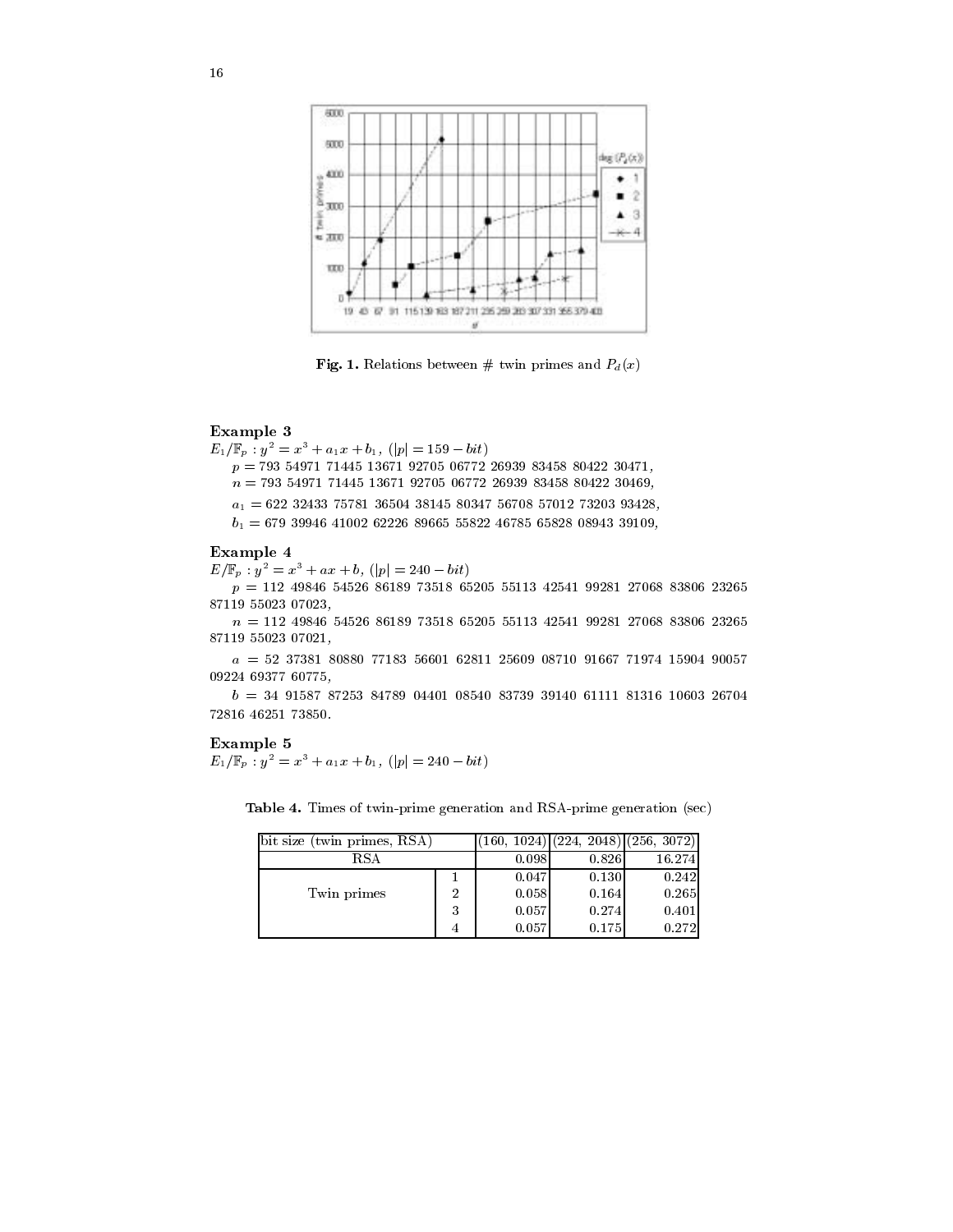

Fig. 2. Times of twin-prime generation and RSA-prime generation

 $p = 145\text{ }62684\text{ }79172\text{ }80895\text{ }91487\text{ }33486\text{ }94032\text{ }72646\text{ }08218\text{ }46342\text{ }12380\text{ }03553$ 12226 43548 52871,

 $n = 145$  62684 79172 80895 91487 33486 94032 72646 08218 46342 12380 03553 12226 43548 52869,

a<sub>1</sub> = 144 4437 11326 11236 11780 11790 11326 11326 11326 11326 11326 11326 11326 11326 91066 43377 85210,

.<sub>1 :</sub> 50 11979 9485 57136 58786 73186 31197 31287 31387 31387 31187 31187 3 65622 14743 74505,

#### Conclusion 6

In this paper, we have shown some new explicit conditions of elliptic curve traces vulnerable or secure against FR-reduction. We have also presented algorithms to construct elliptic curves with our new explicit conditions. Especially our new secure elliptic curve realizes rather light initialization, which sets up a pair of elliptic curve and basepoint.

#### Acknowledgments

The authors are grateful to anonymous referees for invaluable comments.

#### References

1. R. Anderson and R. Needham, "Robustness principles for public key protocols", Advances in Cryptology-Proceedings of CRYPTO'95, Lecture Notes in Computer Science, 963(1995), Springer-Verlag, 236-247.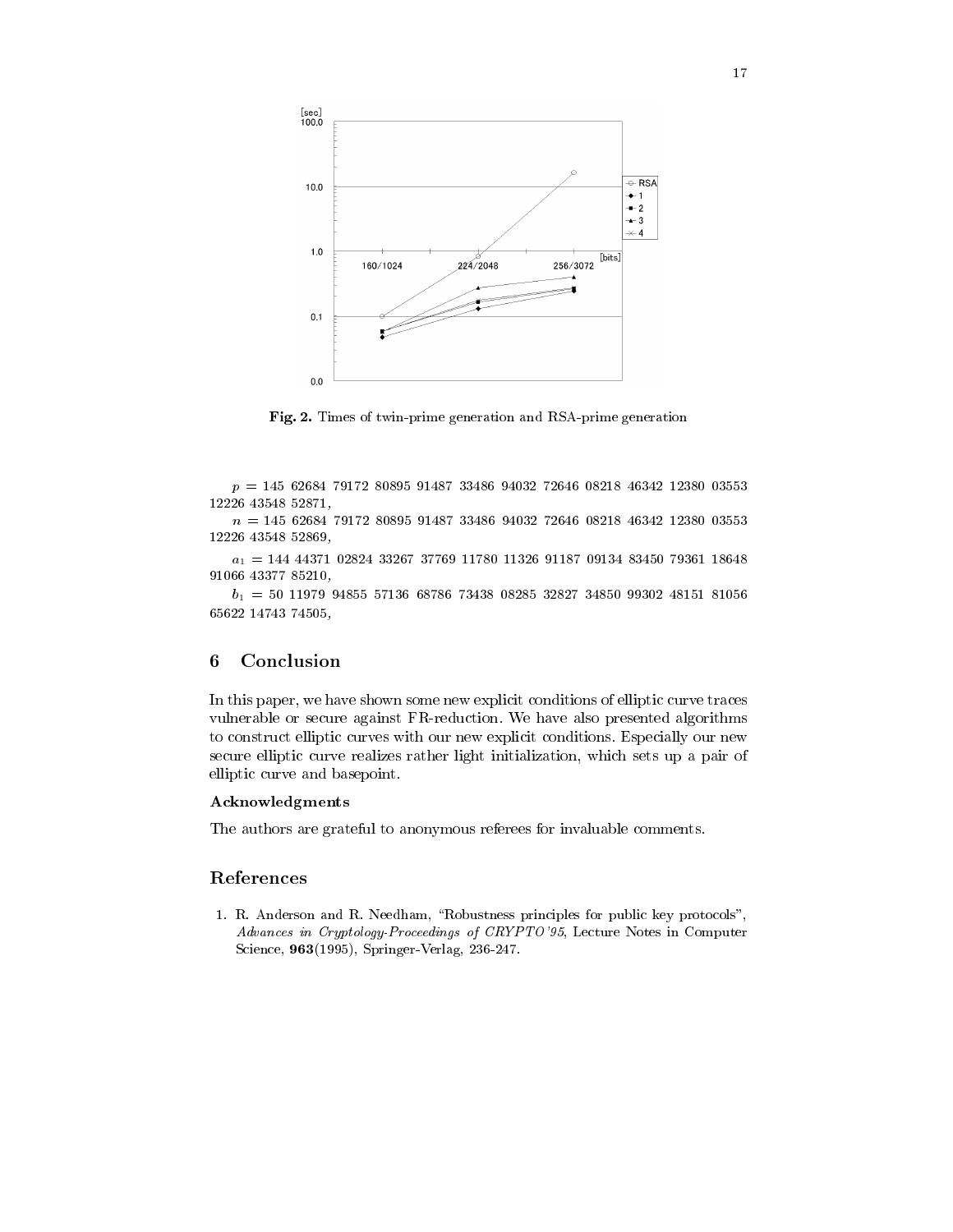- 2. A. O. L. Atkin and F. Morain, "Elliptic curves and primality proving", Math. of  $Computation, 61(1993), 29-68.$
- 3. K. Araki and T. Satoh \Fermat quotients and the polynomial time discrete log algorithm for anomalous elliptic curves", Commentarii Math. Univ. St. Pauli., vol. 47 (1998), 81-92.
- 4. R. Balasubramanian and N. Koblitz, \The Improbability That an Elliptic Curve Has Subexponential Discrete Log Problem under the Menezes-Okamoto-Vanstone Algorithm", J. Cryptology, 11 (1998), 141-145.
- 5. J. Chao, O. Nakamura, K. Sobataka, and S. Tsujii, "Construction of secure elliptic curves with CM tests and lifting", Advances in Cryptology-Proceedings of ASI-ACRYPT'98, Lecture Notes in Computer Science, 1514(1998), Springer-Verlag, 95-109.
- 6. J. Chao, M. Hosoya, K. Sobataka, and S. Tsujii, "Construction of Elliptic Cryptosystems Using Ordinary Lifting", Proceeding of the 1999 Symposium on Cryptography and Information Security, 163-166.
- 7. J. M. Couveignes and F. Morain, "Schoof's algorithm and isogeny cycles", Proceedings of the ANTS-I, Lecture Notes in Compute Science, 877 (1994), Springer-Verlag, 43-58.
- 8. T. Denny, O. Schirokauer and D. Weber, "Discrete logarithms: the effectiveness of the index calculus method", Proceedings of ANTSII , Lecture Notes in Computer Science, 1122(1996), Springer-Verlag, 337-361.
- 9. M. Deuring, "Die typen der multiplikatorenringe elliptischer funktionenkörper", Abh. Math. Sem. Hamburg, 14(1941), 197-272.
- 10. N. D. Elkies, \Explicit isogenies", Preprint, 1991
- 11. G. Frey and H. G. Rück, "A remark concerning  $m$ -divisibility and the discrete logarithm in the divisor class group of curves", Mathematics of computation, 62(1994), 865-874.
- 12. \Proposed federal information processing standard for digital signature standard (DSS)", Federal Register, 56 No. 169, 30 Aug 1991, 42980-42982.
- 13. T. ElGamal, "A public key cryptosystem and a signature scheme based on discrete logarithms", IEEE Trans. Inform. Theory,  $IT-31$  (1985), 469-472.
- 14. D. M. Gordon, "Discrete logarithms in  $GF(p)$  using the number field sieve",  $SIAM$ J. on Discrete Math., 6(1993), 124-138.
- 15. R. Harasawa, H. Imai, J. Shikata, J. Suzuki, \Comparing the MOV and FR Reductions in Elliptic Curve Cryptography", Advances in Cryptology-Proceedings of  $EUROCRYPT'$  '99, Lecture notes in Computer Science, 1592 (1999), 190-205.
- 16. K. Ireland and M. Rosen, A classical introduction to modern number theory, GTM 84, Springer-Verlag, New-York, 1982.
- 17. IEEE P1363 Working Draft, June 16, 1998.
- 18. N. Kanayama, T. Kobayashi, T. Saito, and S. Uchiyama "Remarks on elliptic curve discrete logarithm problems" , IEICE Trans., Fundamentals. vol. E83-A, No.1(2000), 17-23.
- 19. N. Koblitz, "Elliptic curve cryptosystems", Mathematics of Computation, 48  $(1987), 203 - 209.$
- 20. N. Koblitz, "An elliptic curve implementation of the finite field digital signature algotirhm", Advances in Cryptology-Proceedings of CRYPTO'98, Lecture Notes in Computer Science, 1462(1998), Springer-Verlag, 327-337.
- 21. M. Kasahara, K. Ohgishi, and R. Sakai "Notes on ID-based key sharing systems on elliptic curve", IEICE Japan Tech. Rep., ISEC99-57(1999-11), 37-42.